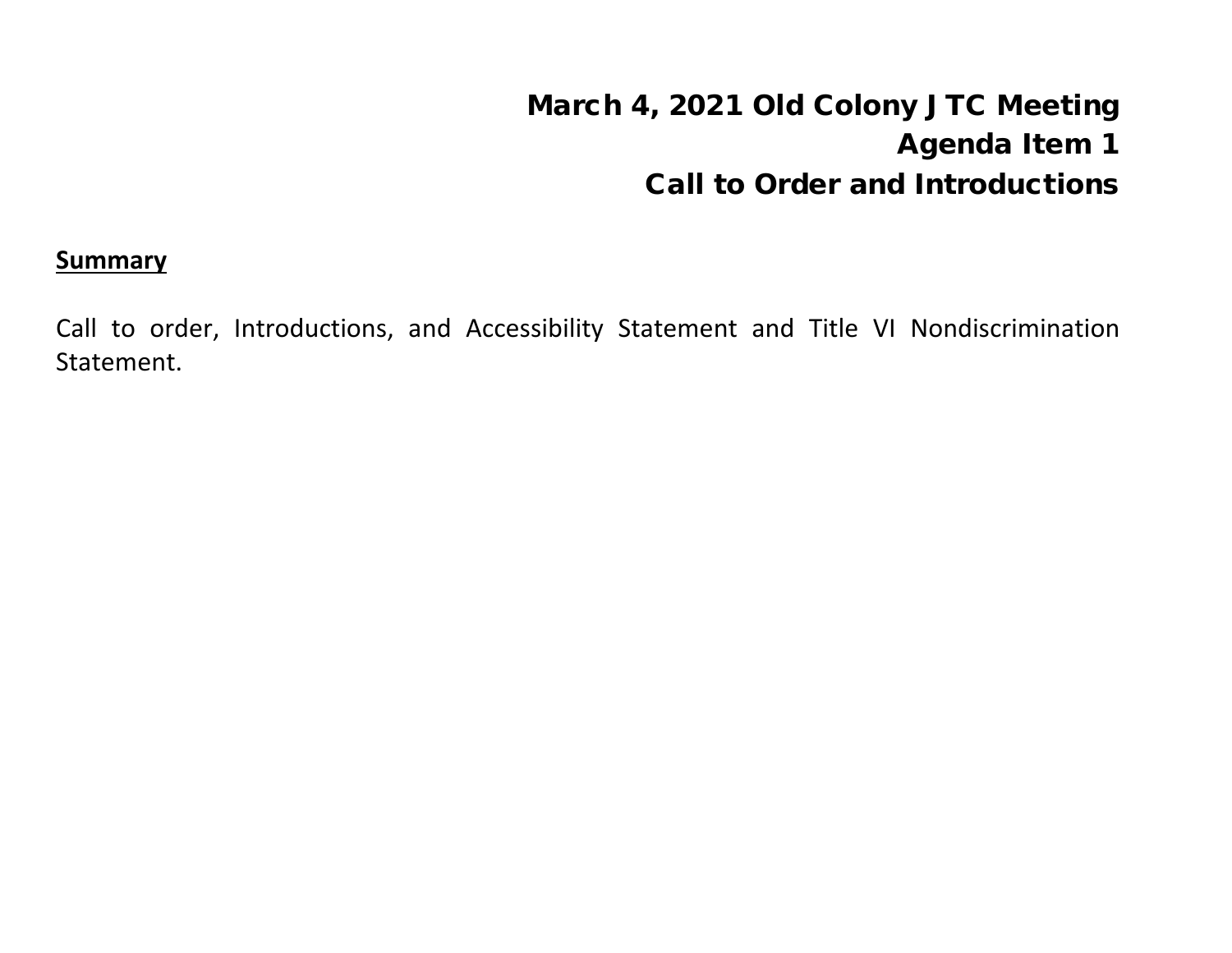# March 4, 2021 Old Colony JTC Meeting Agenda Item 2 Public Comments

**Summary**

Public comments.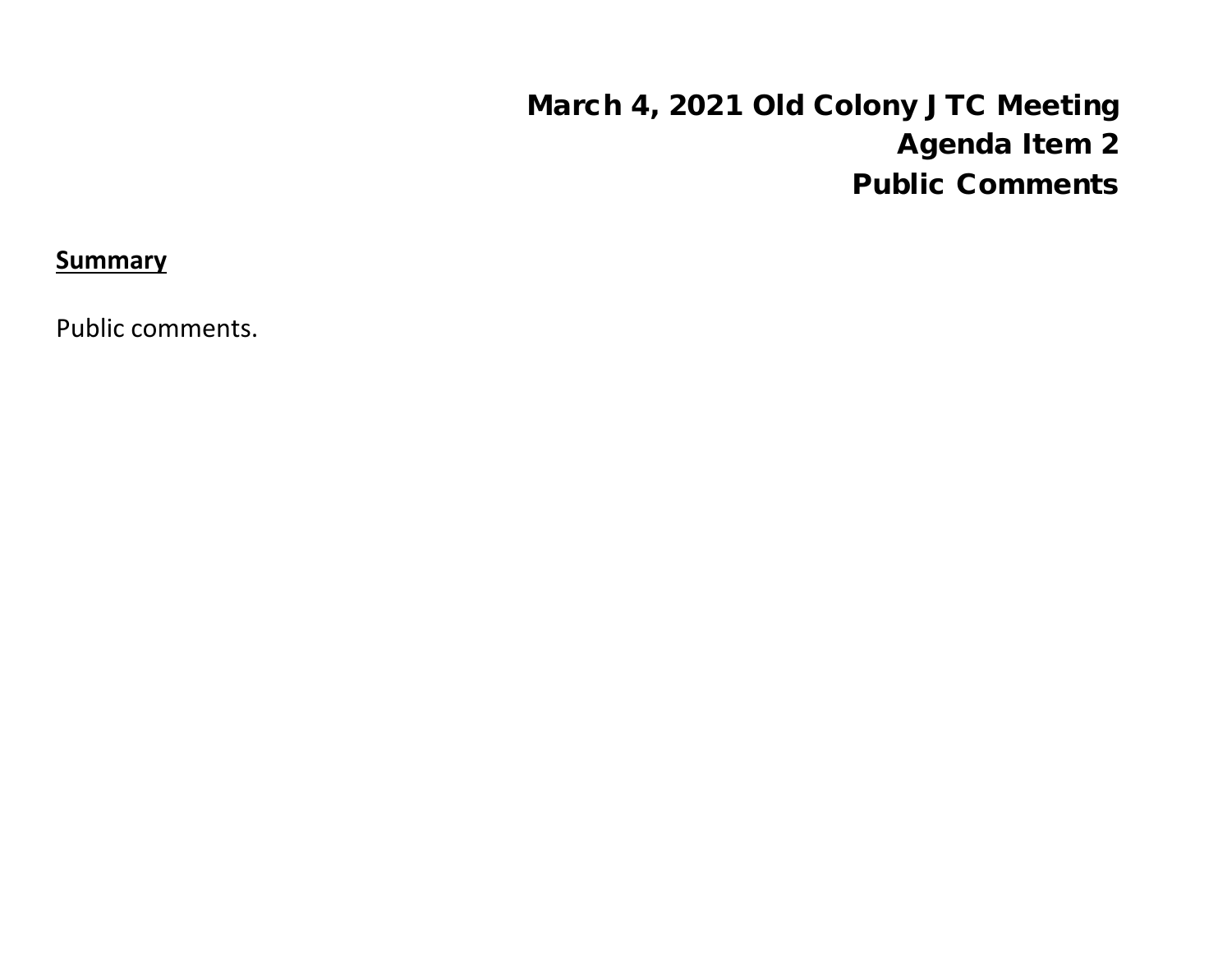# March 4, 2021 Old Colony JTC Meeting Agenda Item 3 Minutes of February 4, 2021 Meeting

#### **Summary**

Old Colony JTC to consider approval of February 4, 2021 Old Colony JTC Meeting Minutes.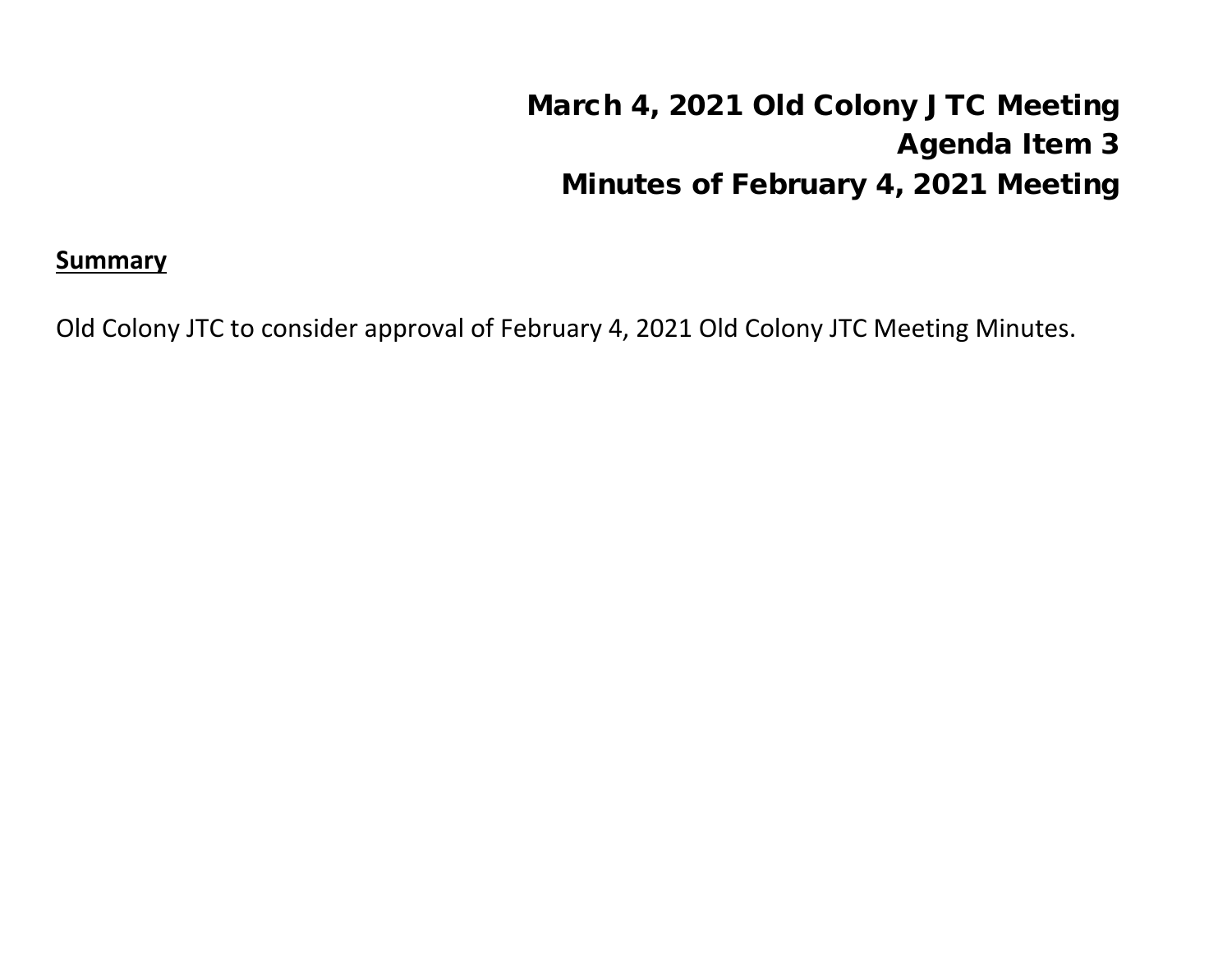# March 4, 2021 Old Colony JTC Meeting Agenda Item 4 Communications

#### **Summary**

### **MBTA Sets Direction for Spring 2021 Commuter Rail Schedules**

The MBTA set the direction earlier this week for Spring 2021 Commuter Rail schedules, focusing on preserving access, matching service to ridership and passenger needs, and providing more operational flexibility. Responding to feedback from riders and communities, weeknight service after 9 p.m. will largely remain, particularly where ridership has returned more than in other areas and on transit-critical lines. For additional information, please visit: [https://www.mbta.com/news/2021-02-22/mbta-sets-direction-spring-2021-commuter-rail](about:blank)[schedules](about:blank)

# **2021 MassDOT Transportation Innovation Virtual Conference Seeking Presentation Abstracts**

The annual MassDOT Transportation Innovation Conference, scheduled for May 25-27, 2021 provides a forum for innovative transportation systems, management ideas, and initiatives.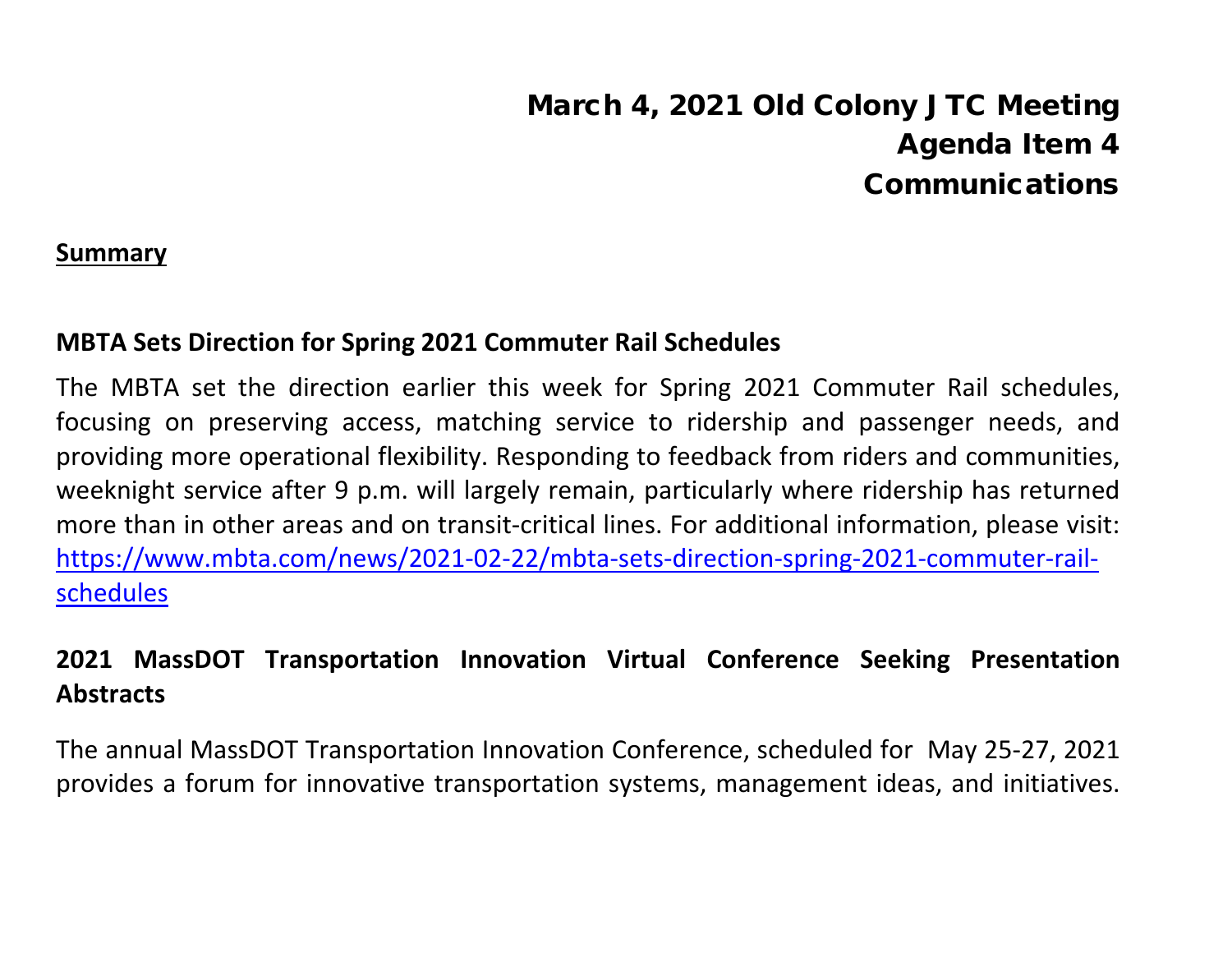The conference is an important opportunity for transportation practitioners to share knowledge, sponsor peer-to-peer learning, and collaborate on issues of mutual interest.

Conference participants will have the opportunity to discuss the advantages and challenges associated with the innovative methods and technologies being presented. MassDOT is seeking abstracts that pertain to the following categories:

- Practices in Municipal and Regional Transportation
- **Mobility, Accessibility, and Transportation Equity**
- **Techniques in Design, Materials, and Construction**
- **Promoting a Culture of Safe Transportation**
- Shaping the Transportation Landscape for a Post COVID-19 world

The Presentation Abstract Submission Deadline by 5pm on March 8, 2021. Abstracts should be no longer than 250 words and should clearly convey the material that will be presented and discuss innovation implications. Selected abstracts will be featured in one of the conference's workgroup sessions. Authors of presentation abstracts accepted will be required to submit their complete presentation prior to the conference. Please use the following link to submit your presentation abstract:

[http://www.umasstransportationcenter.org/Forms.asp?MODE=NEW&Forms\\_FormTypeID=-](http://www.umasstransportationcenter.org/Forms.asp?MODE=NEW&Forms_FormTypeID=-9) [9](http://www.umasstransportationcenter.org/Forms.asp?MODE=NEW&Forms_FormTypeID=-9)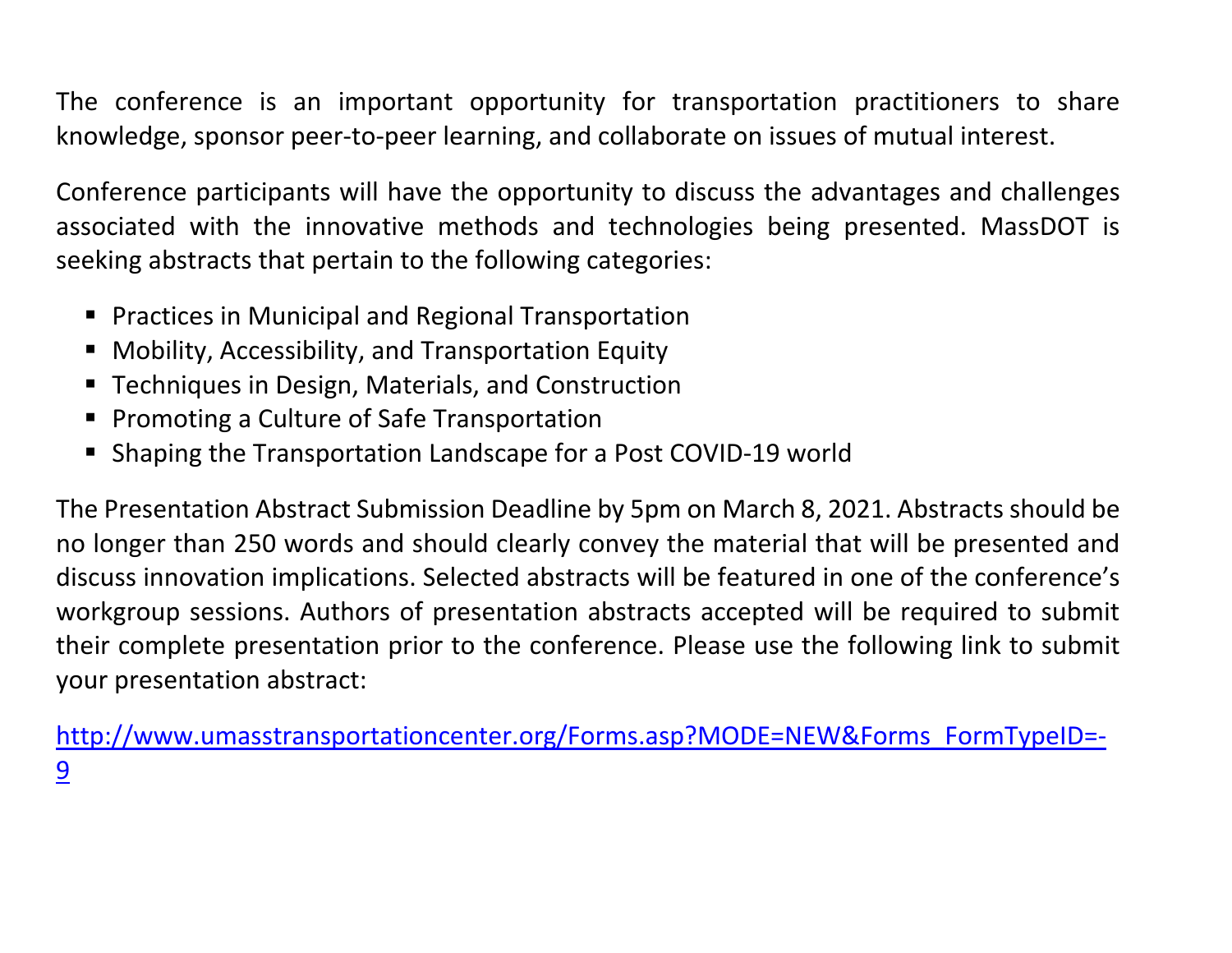# **Save the Date for Massachusetts Safe Routes to School** (**SRTS) Spring Webinar** - **New Tools for Schools on April 14, 2021 at 12:30 PM**

This [webinar](about:blank) is designed to provide an overview of new tools and resources developed this school year by the Massachusetts Safe Routes to School (SRTS) Program for individual schools, school districts, and municipalities. A few of the resources reviewed will include our "Equity Tip Sheet," a guide to "Pop-Up Projects for Safe Routes to School," and "Staying Safe During Arrival and Dismissal." During the [webinar,](about:blank) we will take the time to examine these tools (and more) as well as provide guidance on intended audiences and usage. We will close the webinar with a preview of key findings from our recent SRTS Partner Survey and announcements of upcoming events. [Register](about:blank) here

## **Coastal Pollutant Remediation (CPR) Grants**

The program provides funds to municipalities within the [Massachusetts Coastal Watershed](about:blank) to identify and improve water quality impaired by nonpoint source (NPS) pollution. Funding can be used for water quality assessment, design, and construction of structural Best Management Practices (BMPs), and commercial boat-waste pumpout facilities. In addition, funding is available to support capacity-building activities and planning for stormwater infrastructure, such as the development of bylaws and ordinances and training for municipal staff on operation and maintenance. For more information, please visit: [https://www.mass.gov/service-details/coastal-pollutant-remediation-cpr-grant-program](about:blank)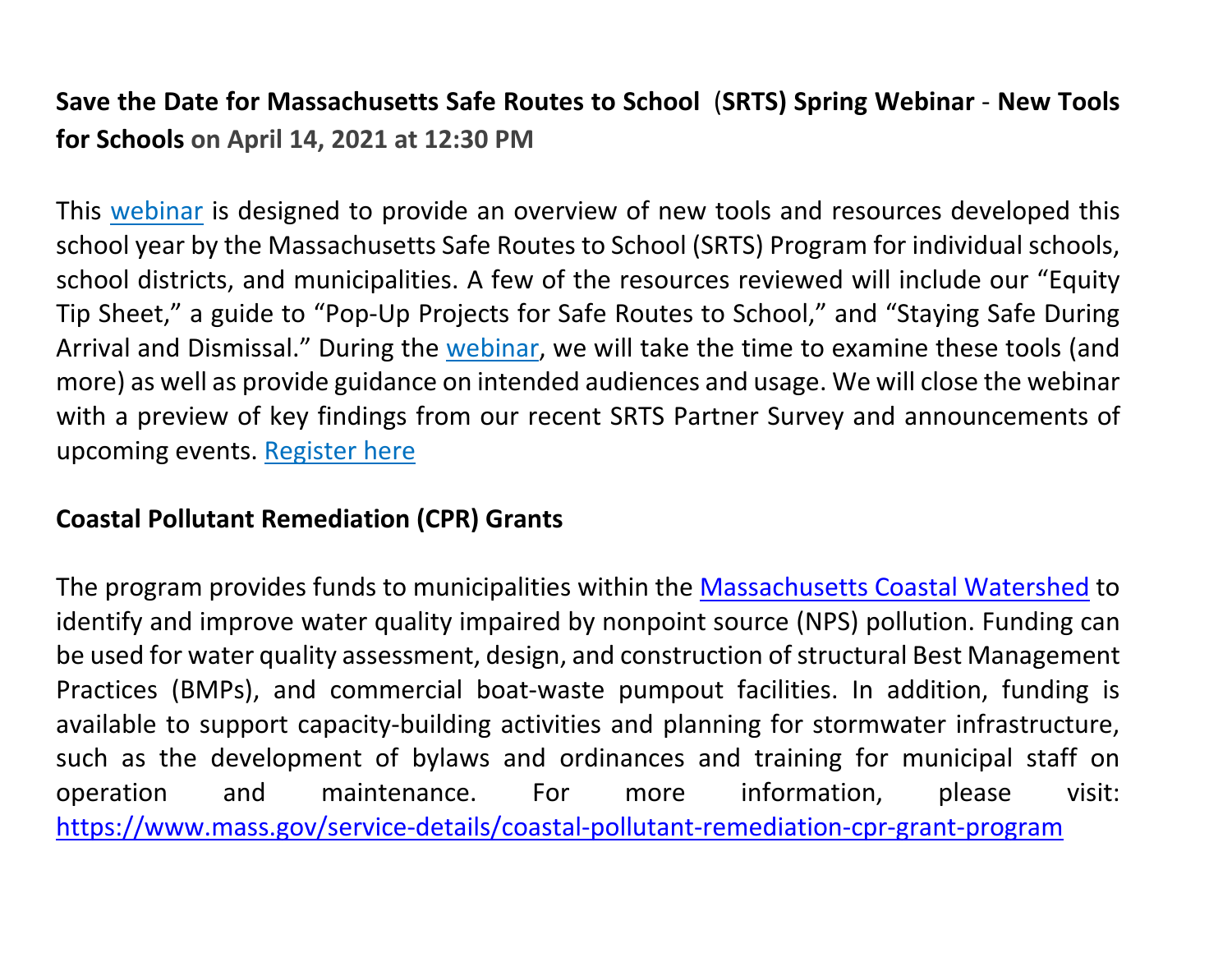## **Coastal Resilience Grants**

The program provides funding and technical assistance to reduce risks associated with coastal storms, flooding, erosion, and sea level rise through innovative and transferable local projects. Coastal communities are eligible to apply for funding to assess vulnerabilities and risks, and redesign and retrofit vulnerable, municipally owned facilities and infrastructure. Both coastal communities and eligible nonprofit organizations may seek funding for public education and communication efforts to conduct proactive planning to address sea level rise impacts and implement non-structural (or green infrastructure) approaches that enhance natural shoreline resilience and provide coastal storm damage protection. For more information, please visit: [https://www.mass.gov/service-details/coastal-resilience-grant-program](about:blank)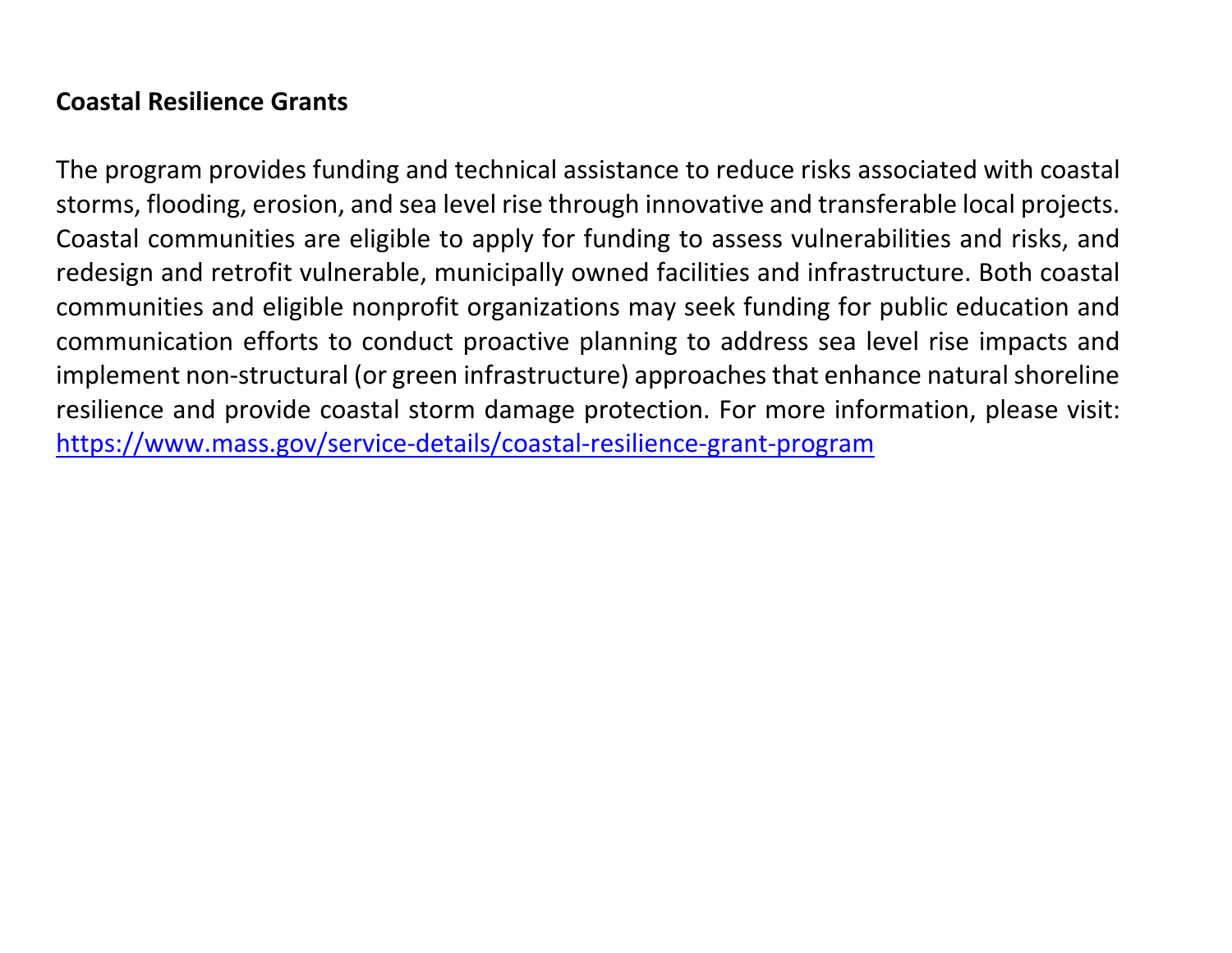March 4, 2021 Old Colony JTC Meeting Agenda Item 5A Brockton Area Transit Authority (BAT)

**Summary**

Brockton Area Transit to provide report.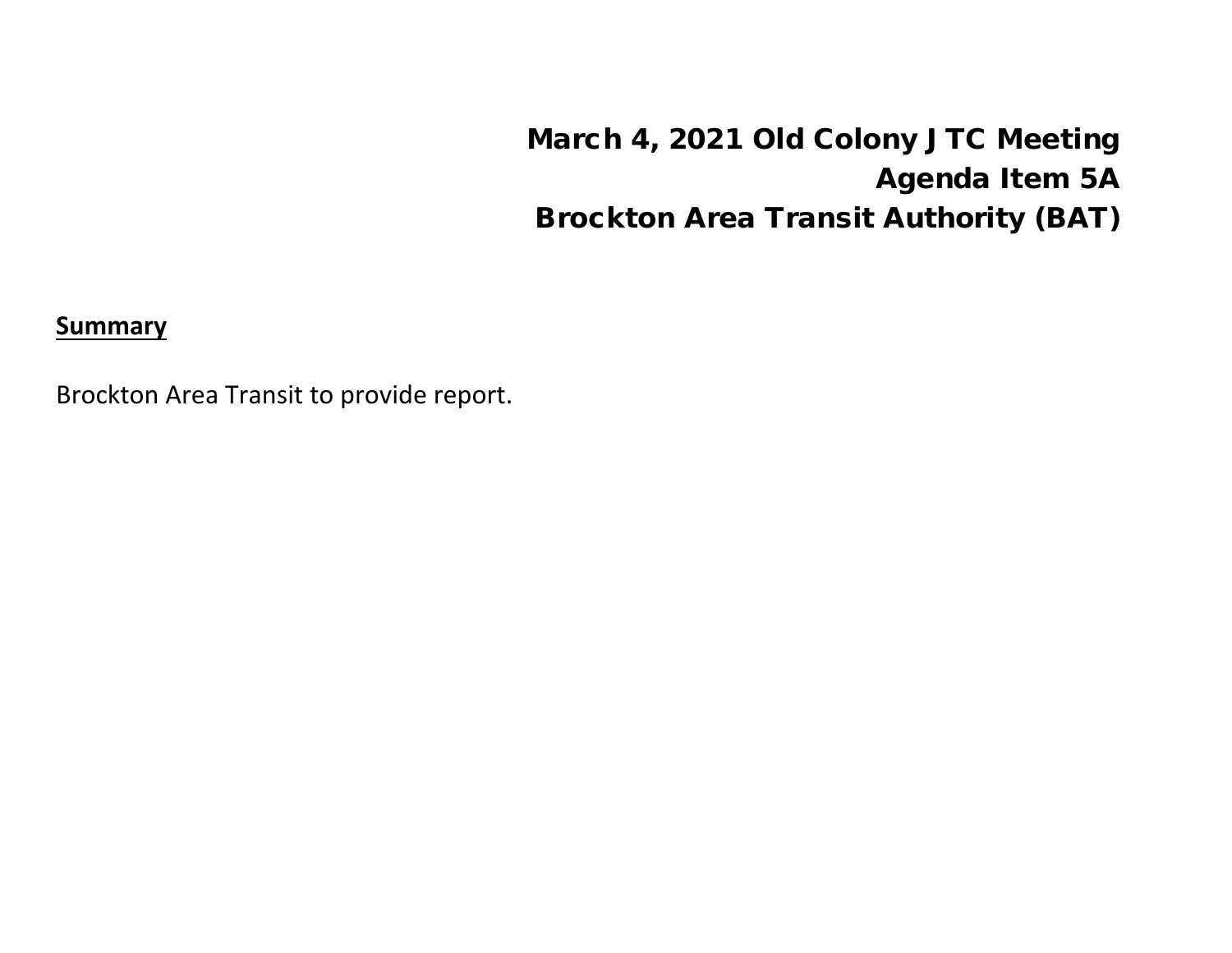# March 4, 2021 Old Colony JTC Meeting Agenda Item 5B Greater Attleboro-Taunton Regional Transit Authority (GATRA)

#### **Summary**

Greater Attleboro-Taunton Regional Transit Authority to provide report.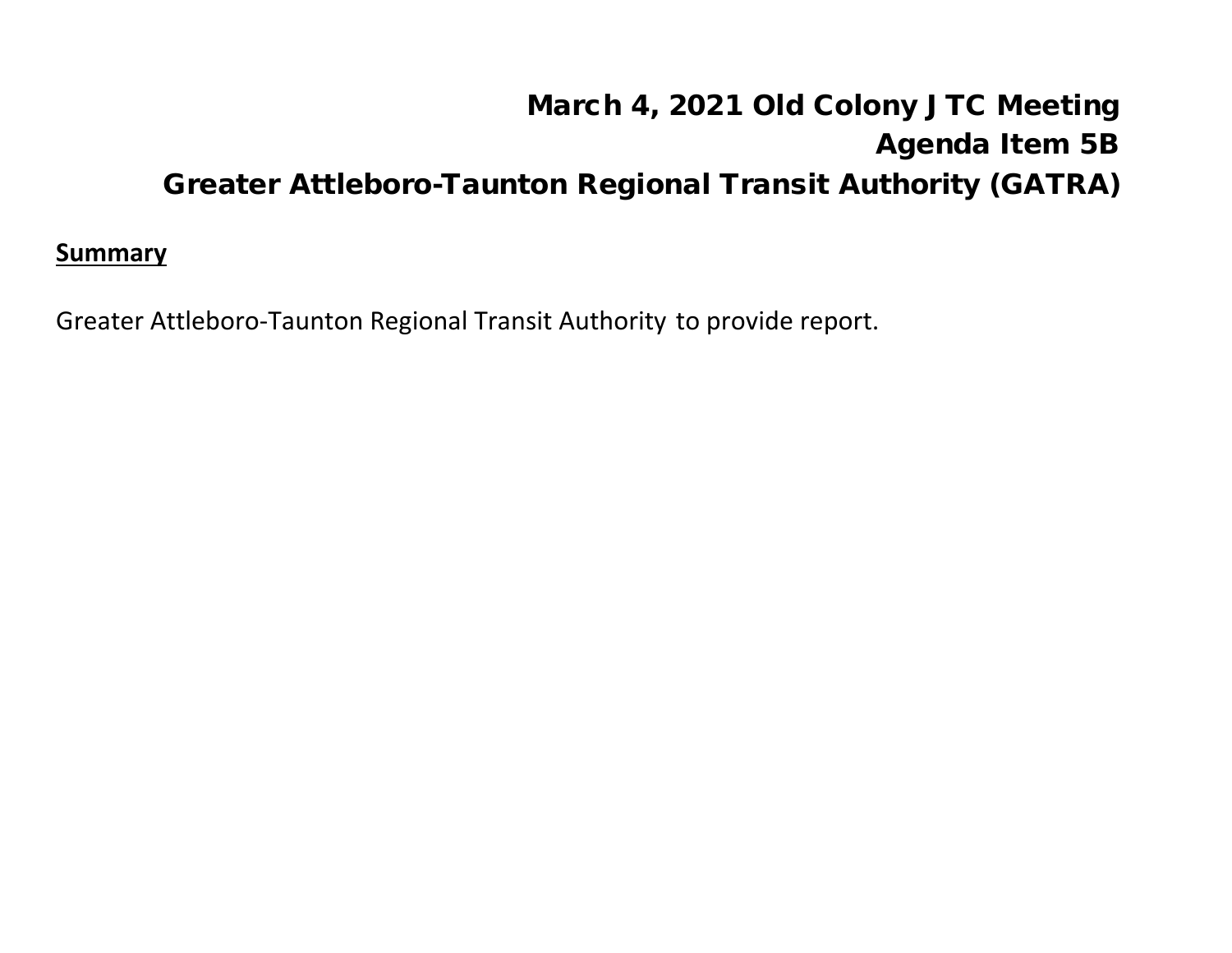# March 4, 2021 Old Colony JTC Meeting Agenda Item 5C South Coast Rail Project

#### **Summary**

The South Coast Rail (SCR) project will restore commuter rail service between Boston and southeastern Massachusetts by the end of 2023. Taunton, Fall River, and New Bedford are the only major cities within 50 miles of Boston that do not currently have commuter rail service to Boston. SCR will reconnect this region to jobs and generate economic development. Construction began in 2020.

South Coast Rail will be built in two phases. Phase 1 service will provide a one-seat ride by extending the existing Middleborough/Lakeville commuter rail line from Boston to Taunton, Fall River, and New Bedford. It will deliver service to the South Coast in late 2023.

Public outreach for 2021 has begun and there has been three (3) virtual public engagements since January 2021. Work is also underway to clear trees and brush and bringing the sites to future grades. Construction contractors has started to install storm water and erosion control infrastructure. Station micro piles are being driven into the ground for the Fall River Station and grading is being done in anticipation of station construction at other future sites. Finally, utility improvements and relocations will also continue along the SCR Phase 1 ROW. Work has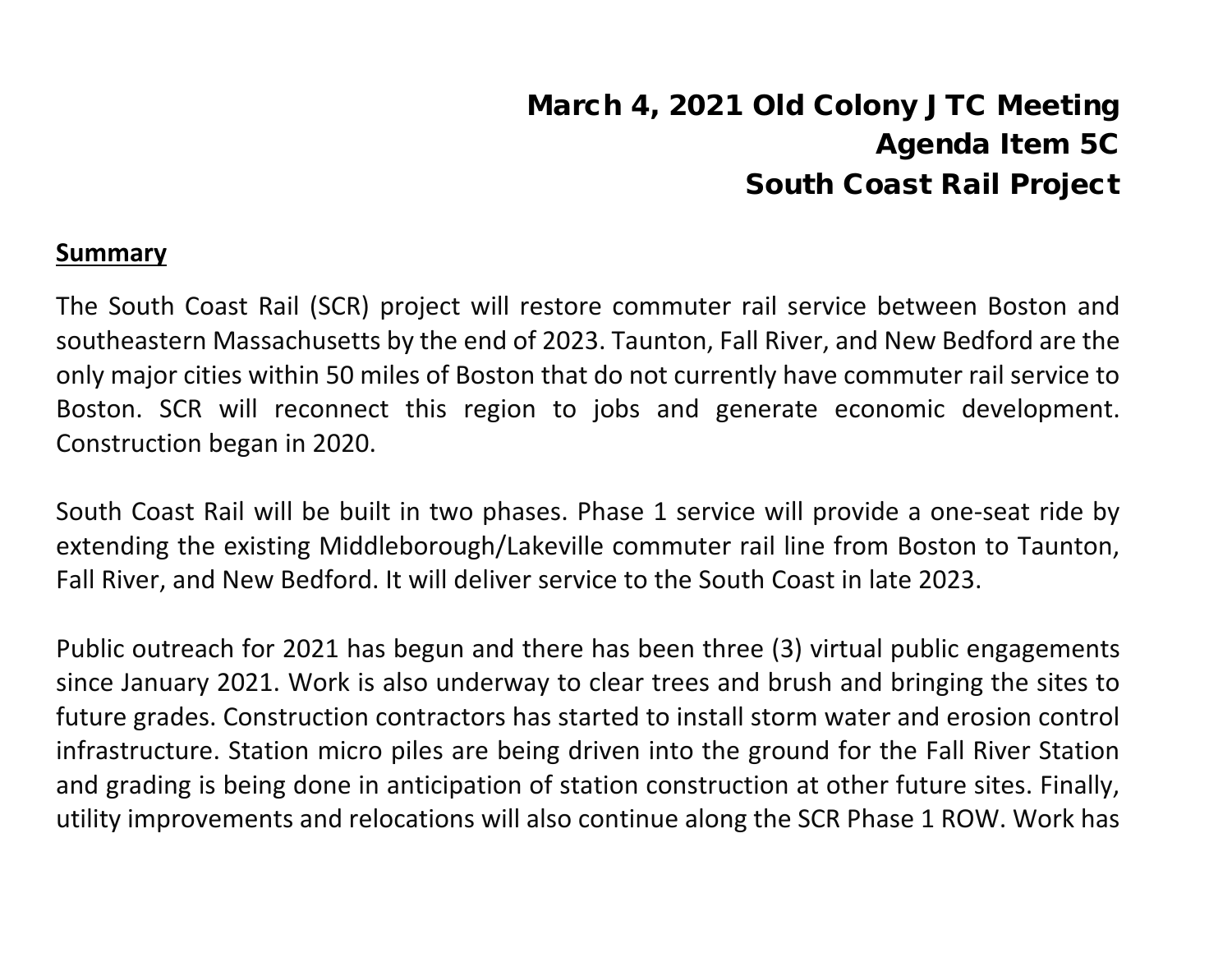also begun in Middleborough on the new Middleborough/Lakeville commuter rail station. Tree clearing and culvert replacement has commenced between Middleborough/Lakeville station up to East Taunton in anticipation of rail station development.

MassDOT will proceed with designing, permitting, and funding the Stoughton Straight Electric Alternative (Full Build Project), which was already reviewed under the Massachusetts Environmental Policy Act (MEPA). The Full Build Project will travel on the Stoughton Main Line and Northeast Corridor (north of Canton Junction). The Full Build presents more challenges related to wetland impacts, complex engineering, electrification, and cost. An anticipated service start date will be developed as the project advances.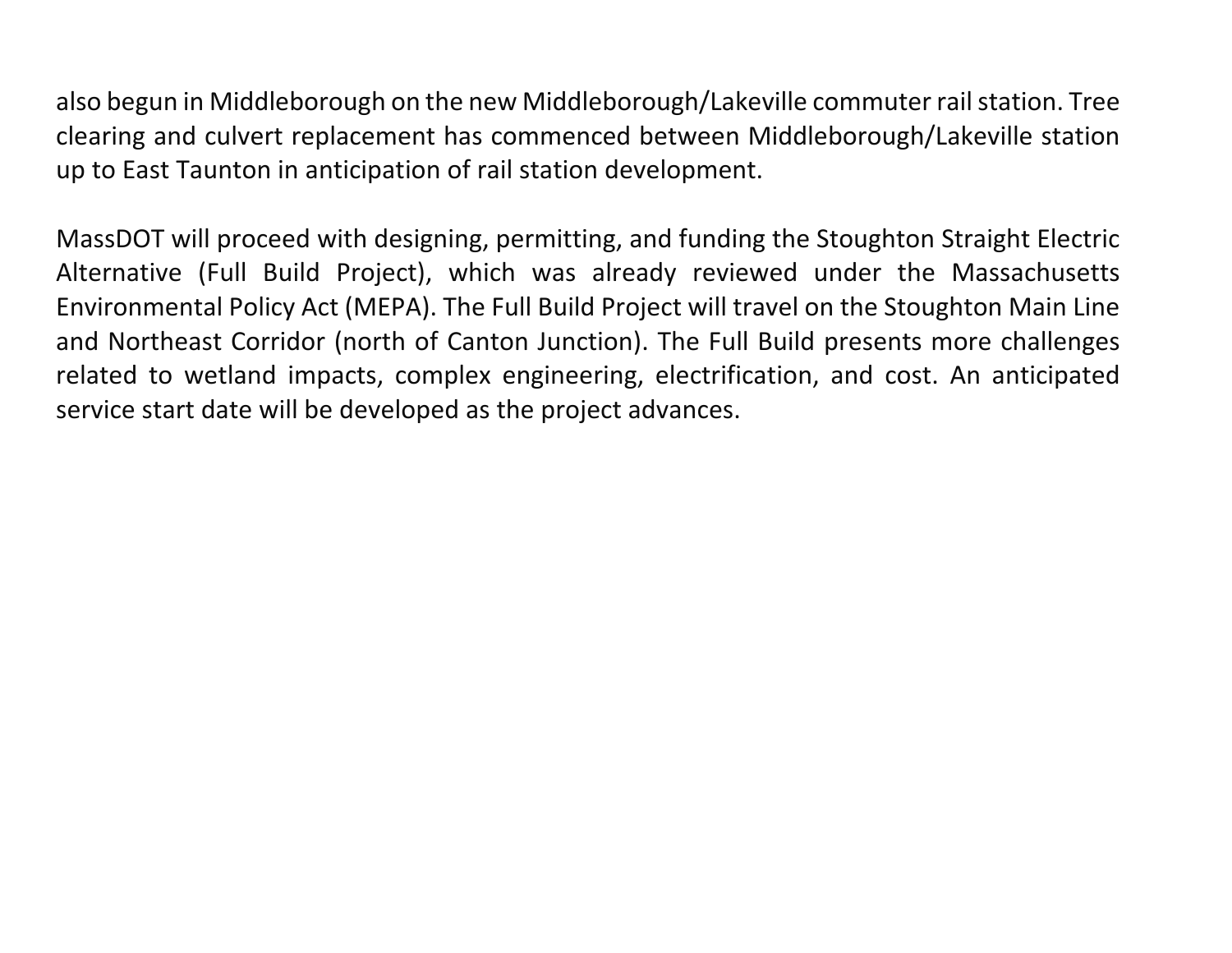# March 4, 2021 Old Colony JTC Meeting Agenda Item 6A FFY 2021-2025 Transportation Improvement Program (TIP) Implementation

#### **Summary**

The Transportation Improvement Program projects programmed in Year 1 must be ready for advertisement within that year (design, engineering, permits, and approvals, etc. completed).

### **FFY 2021 PROJECTS:**

- AVON INTERSECTION IMPROVEMENTS AT HARRISON BOULEVARD AND POND STREET (608086)
	- o Project advertised for construction bids on January 30, 2021. Bid opening scheduled for March 2, 2021.
	- o Cost Estimate is \$4,969,007.
- EASTON ROUTE 123 (DEPOT STREET) RECONSTRUCTION FROM NEWELL CIRCLE TO ROUTE 138 (607217)
	- o Bids opened on January 12, 2021. Low bid was \$10,134,494 submitted by RJV Construction Corporation of Canton, MA.
	- o Cost Estimate is \$10,502,923.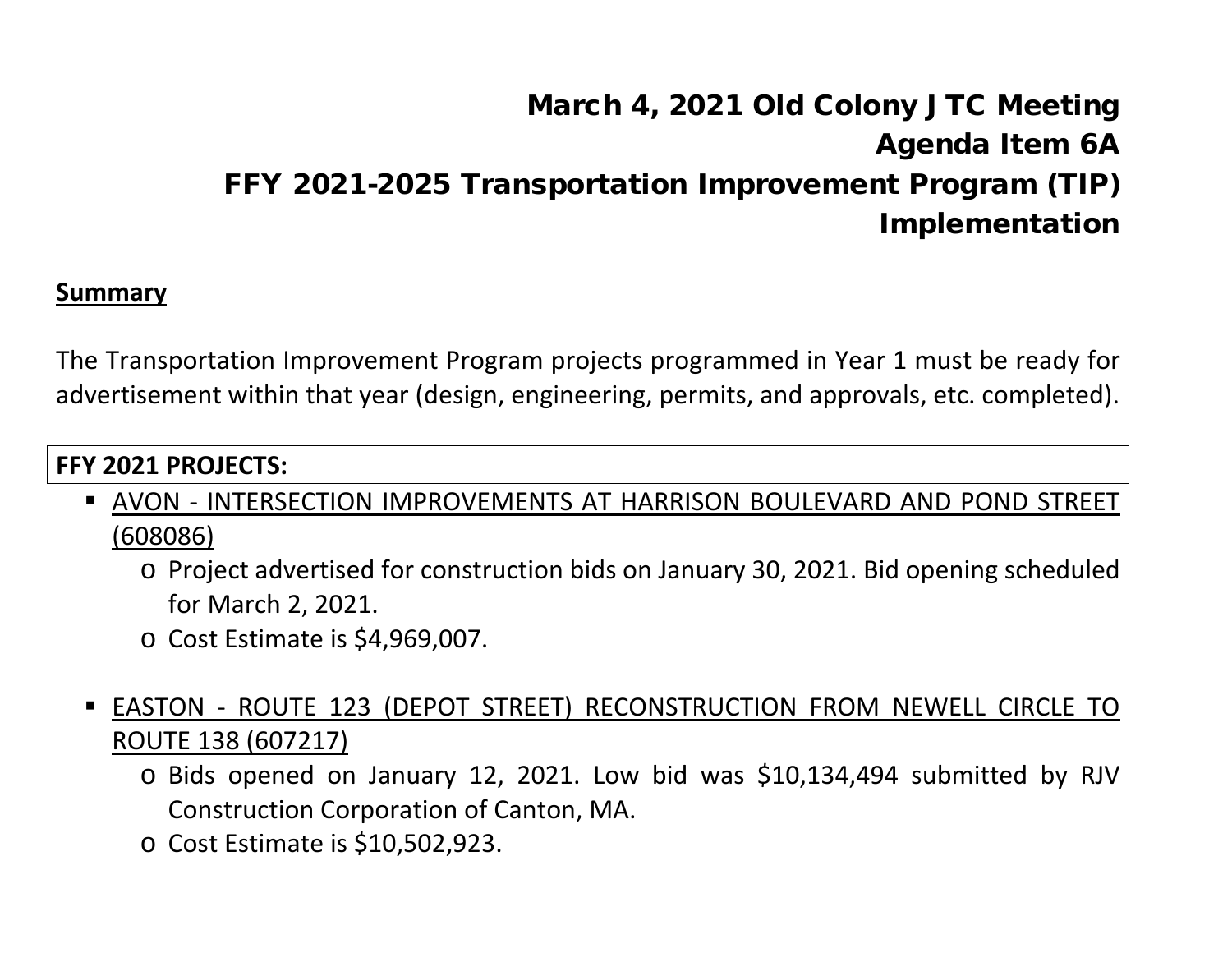- STOUGHTON IMPROVEMENTS AT RICHARD WILKINS ELEMENTARY SCHOOL (SRTS) (608829)
	- o Plans, Specifications, and Estimate (PS&E) Package received by MassDOT (1/29/2021).
	- o Design Public Hearing held June 17, 2020.
	- o Cost Estimate is \$3,171,443.

### **FFY 2022 PROJECTS:**

- AVON STOUGHTON PAVEMENT PRESERVATION AND RELATED WORK ON ROUTE 24 (608496)
	- o Plans, Specifications, and Estimate (PS&E) Package received by MassDOT (11/03/2020).
	- o Cost Estimate is \$6,314,880.
- BROCKTON INTERSECTION IMPROVEMENTS AND RELATED WORK AT CENTRE STREET (ROUTE 123), CARY STREET, AND LYMAN STREET (609410)
	- o MassDOT comments on 25% Package provided to Design Engineer (10/19/2020).
	- o Cost Estimate is \$3,232,320.
- PEMBROKE REHABILITATION OF ROUTE 36 (CENTER STREET) FROM ROUTE 27 TO ROUTE 14 (600380)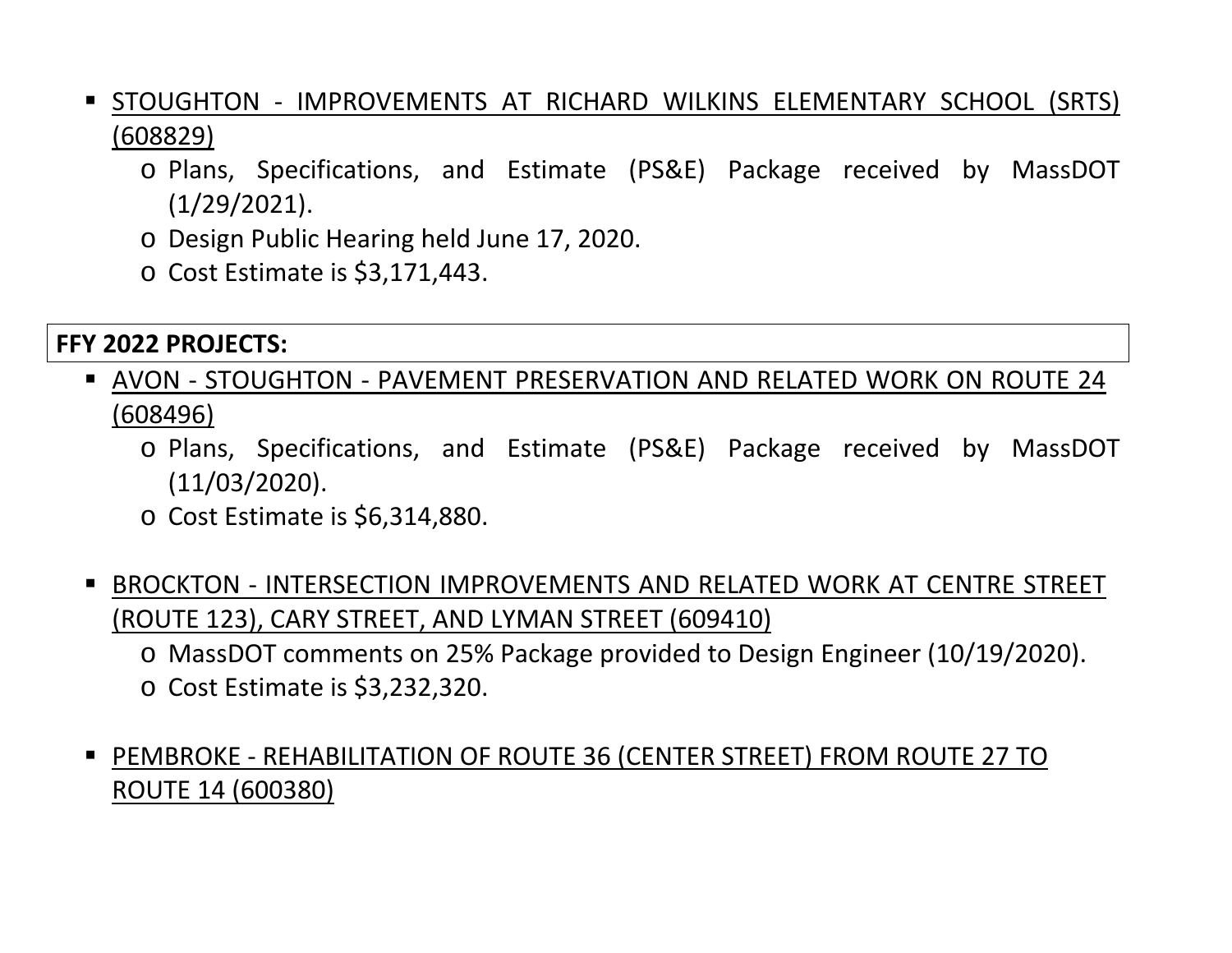- o Plans, Specifications, and Estimate (PS&E) Package received by MassDOT (02/08/2021).
- o Cost Estimate is \$10,088,920.

## **FFY 2023 PROJECTS:**

- BROCKTON ROUTE 123 (CENTRE STREET) AT PLYMOUTH STREET SIGNALIZATION AND GEOMETRIC IMPROVEMENTS (609052)
	- o MassDOT comments on 25% Package provided to Design engineer (10/19/2020).
	- o Cost Estimate is \$2,523,420.
- STOUGHTON CORRIDOR IMPROVEMENTS ON ROUTE 138 (607403) AC PHASE 1 OF 2 o 25% Package received by MassDOT (10/13/2020).
	- o Cost Estimate is \$5,244,574.
- STOUGHTON INTERSECTION IMPROVEMENTS AND RELATED WORK AT CENTRAL STREET, CANTON STREET AND TOSCA DRIVE (608279)
	- o 100% Package received by MassDOT (12/23/2020).
	- o Cost Estimate is \$3,799,916.

### **FFY 2024 PROJECTS:**

 PLYMPTON - BRIDGE REPLACEMENT, WINNETUXET ROAD OVER WINNETUXET RIVER (609435)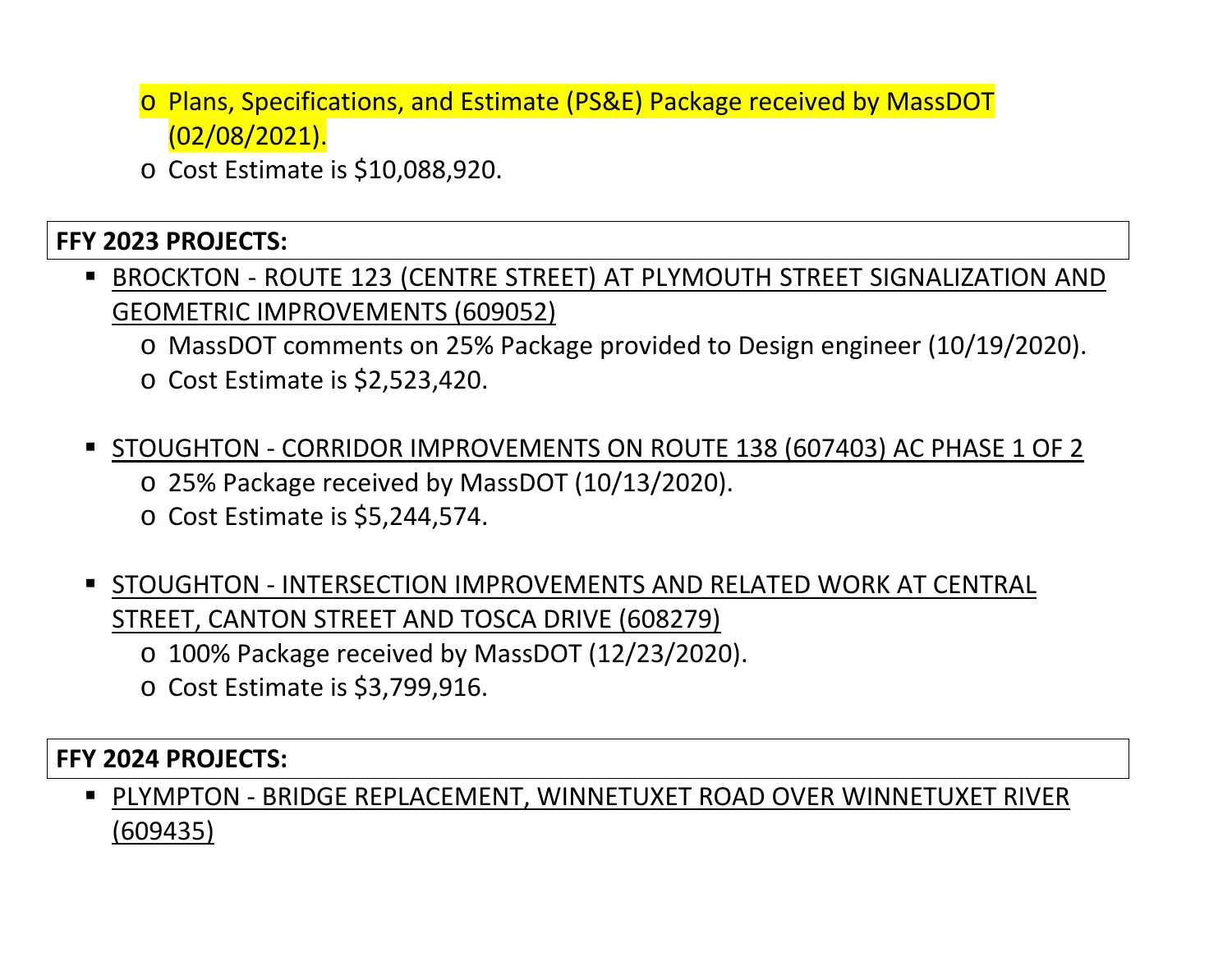- o Project is in the preliminary design phase.
- o Cost Estimate is \$2,220,987.
- STOUGHTON CORRIDOR IMPROVEMENTS ON ROUTE 138 (607403) AC PHASE 2 OF 2
	- o 25% Package received by MassDOT (10/13/2020).
	- o Cost Estimate is \$8,106,840.

### **FFY 2025 PROJECTS:**

- ABINGTON INTERSECTION IMPROVEMENTS AT HANCOCK STREET AND CHESTNUT STREET (609440)
	- o Project is in the preliminary design phase.
	- o Cost Estimate is\$2,900,232.
- BROCKTON INTERSECTION IMPROVEMENTS AT LYMAN STREET/GROVE STREET/SUMMER STREET & REPLACEMENT OF GROVE STREET BRIDGE, B-25-005, OVER SALISBURY PLAIN RIVER(607818)
	- o 25% Package received by MassDOT (12/24/2019).
	- o Cost Estimate is \$4,872,000.
- DUXBURY SIGNAL INSTALLATION @ ROUTE 3 (NB & SB) RAMPS & ROUTE 3A (TREMONT STREET) (606002)

o Project is in the preliminary design phase.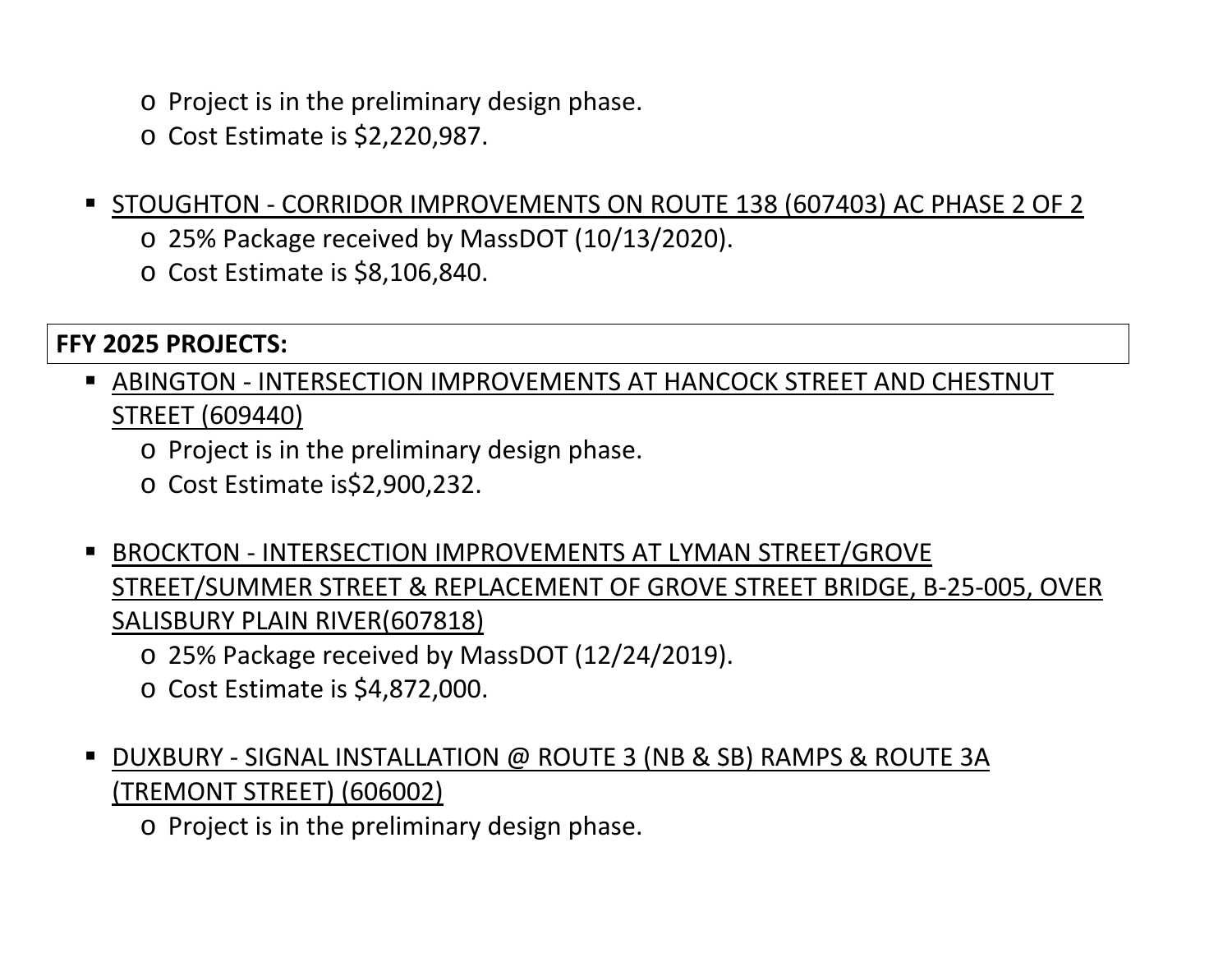o Cost Estimate is \$2,784,000.

#### **CURRENTLY UNPROGRAMMED PROJECTS**

- ABINGTON & BROCKTON PEDESTRIAN AND BICYCLE IMPROVEMENTS ON ROUTE 123 (609520)
	- o Currently not programmed.
	- o Project is in the preliminary design phase.
	- o Cost Estimate is \$3,129,363.
- AVON INTERSECTION IMPROVEMENTS AT ROUTE 28, SPRING STREET AND HARRISON BOULEVARD (611979)
	- o Currently not programmed.
	- o Project is in the preliminary design phase.
	- o Cost Estimate is \$3,750,000.
- BROCKTON INTERSECTION IMPROVEMENTS @ CRESCENT STREET (ROUTE 27)/ QUINCY STREET/ MASSASOIT BOULEVARD (606143)
	- <sup>o</sup> Currently not programmed.
	- <sup>o</sup> 25% Package received by MassDOT (as of 05/04/2015).
	- <sup>o</sup> Cost Estimate is \$5,520,744.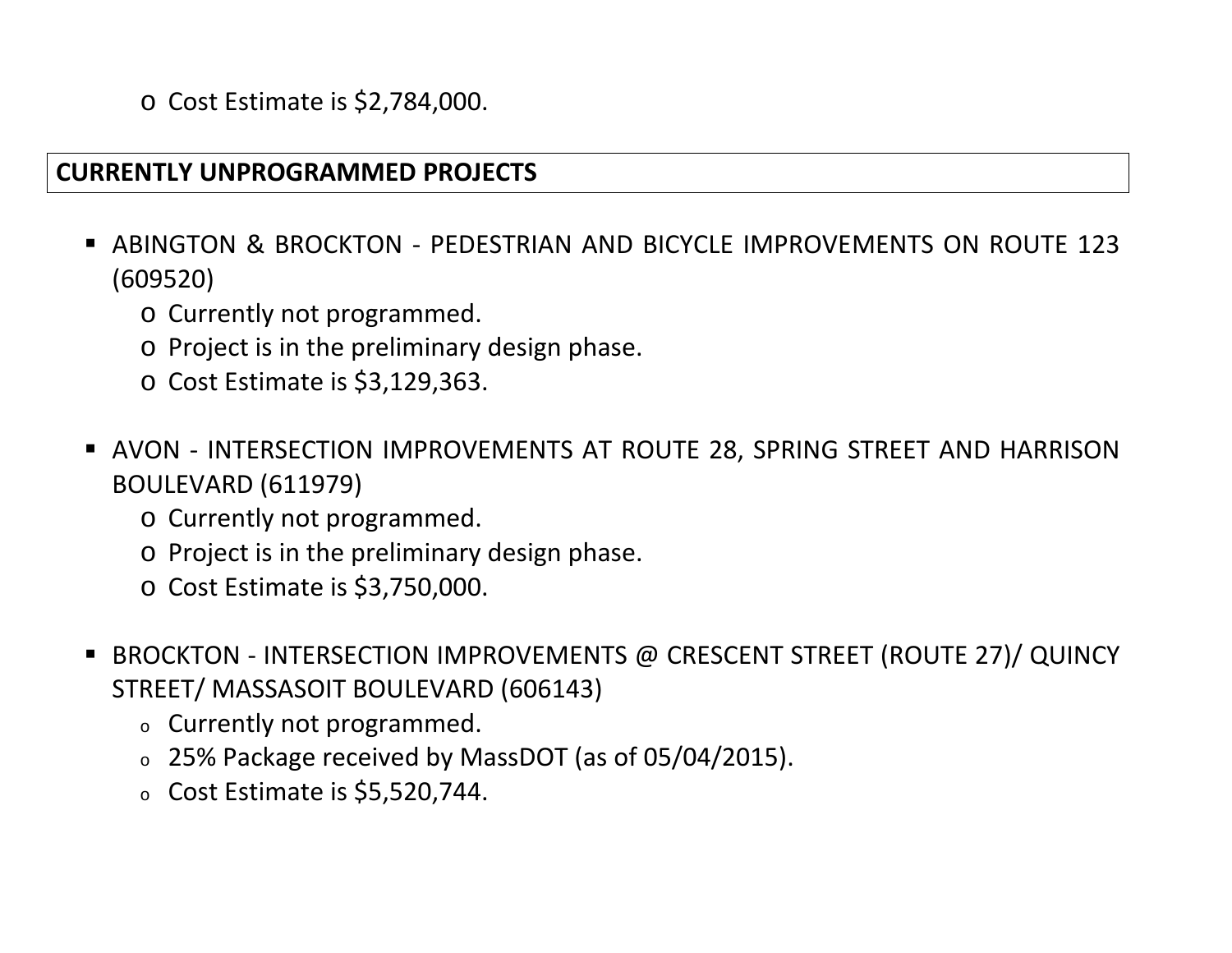- EAST BRIDGEWATER INTERSECTION IMPROVEMENTS AT BEDFORD STREET (ROUTE 18), WEST STREET (ROUTE 106) AND EAST STREET (611968)
	- o Currently not programmed.
	- o Project is in the preliminary design phase.
	- o Cost Estimate is \$3,500,000.
- EAST BRIDGEWATER INTERSECTION IMPROVEMENTS AT HIGHLAND STREET AND NORTH BEDFORD STREET (ROUTE 18) (611976)
	- o Currently not programmed.
	- o Project is in the preliminary design phase.
	- o Cost Estimate is \$3,500,000.
- **EASTON CORRIDOR IMPROVEMENTS ON ROUTE 138 INCLUDING INTERSECTION** IMPROVEMENTS AT ROUTE 138 (WASHINGTON STREET) AND ELM STREET (608195)
	- o Currently not programmed.
	- o MassDOT comments on the 25% Package returned to the Design Engineer (as of 01/23/2019).
	- o Cost Estimate is \$5,137,918.
- EASTON RESURFACING AND RELATED WORK ON ROUTE 138 (ROOSEVELT CIRCLE TO STOUGHTON TOWN LINE) (608585)
	- o Currently not programmed.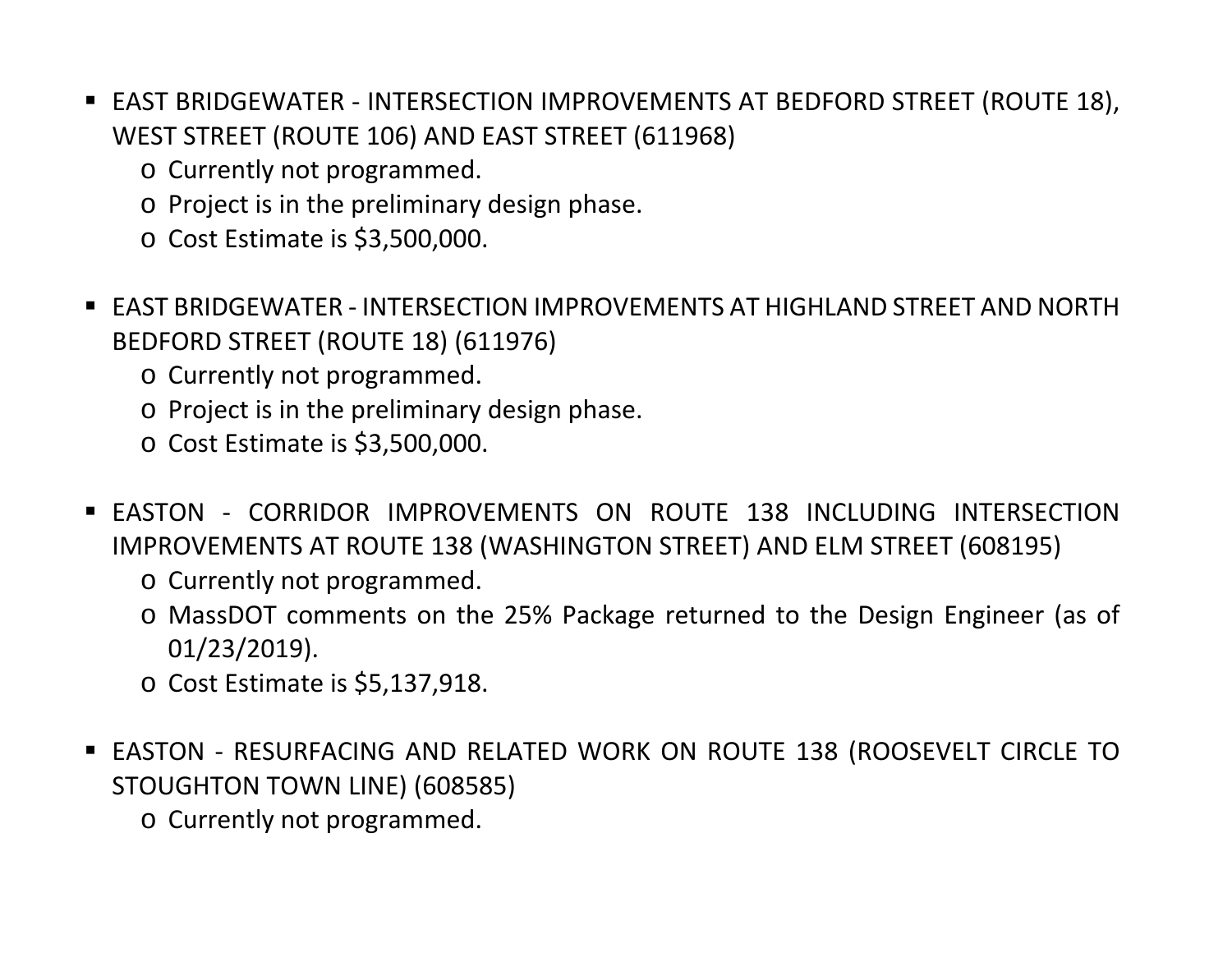- o Project is in the preliminary design phase.
- o Cost Estimate is \$4,025,000.
- HANSON CORRIDOR IMPROVEMENTS ON ROUTE 14 (MAQUAN STREET), FROM THE PEMBROKE T.L. TO INDIAN HEAD STREET AND RELATED WORK (608506)
	- o Currently not programmed.
	- o 25% Package received by MassDOT (as of 05/07/2020).
	- o Project is in the preliminary design phase.
	- o Cost Estimate is \$9,586,036.
- KINGSTON BRIDGE REPLACEMENT, K-01-014, SMITHS LANE OVER ROUTE 3 (PILGRIM HIGHWAY) (608615)
	- o Currently not programmed.
	- o Project is in the preliminary design phase.
	- o Cost Estimate is \$12,788,000.
- PEMBROKE INTERSECTION IMPROVEMENTS AT WASHINGTON STREET AND SCHOOSETT STREET (611978)
	- o Currently not programmed.
	- o Project is in the preliminary design phase.
	- o Cost Estimate is \$2,500,000.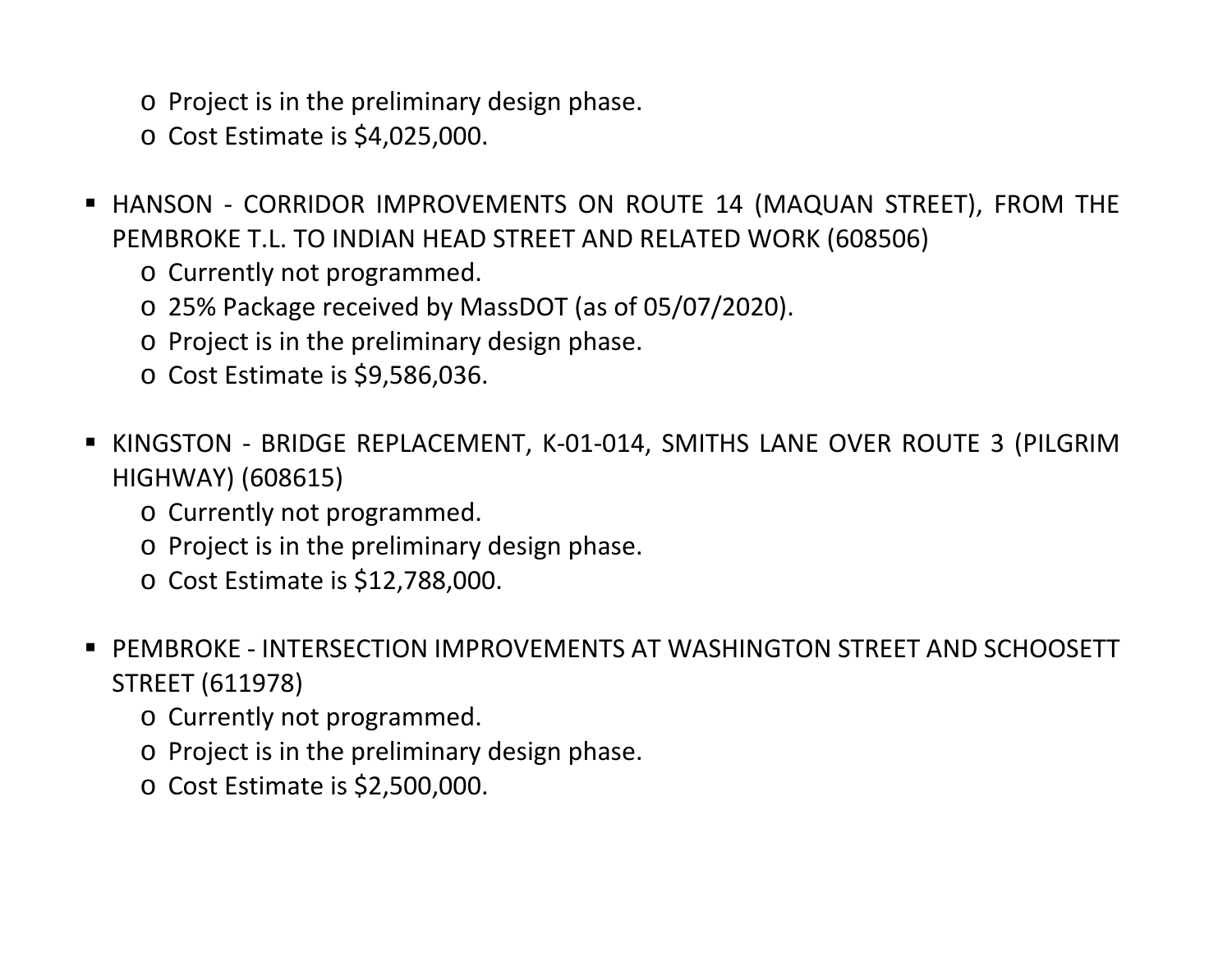- **STOUGHTON INTERSECTION IMPROVEMENTS AT CANTON STREET (ROUTE 27), SCHOOL** STREET AND SUMMER STREET (611981)
	- o Currently not programmed.
	- o Project is in the preliminary design phase.
	- o Cost Estimate is \$2,300,000.
- **STOUGHTON RECONSTRUCTION OF TURNPIKE STREET (607214)** 
	- o Currently not programmed.
	- o Project is in the preliminary design phase.
	- o Cost Estimate is \$25,461,705.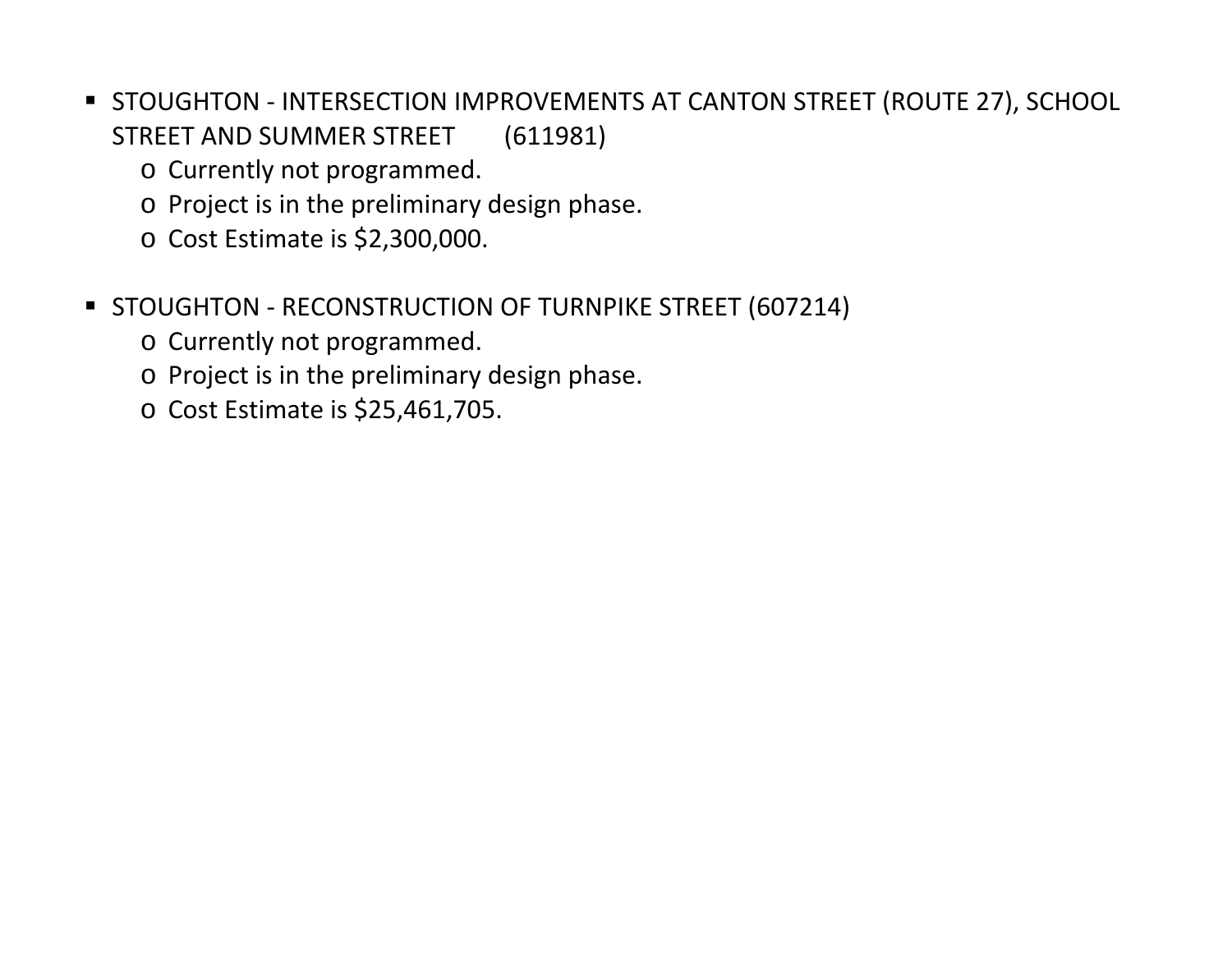# March 4, 2021 Old Colony JTC Meeting Agenda Item 7A Impacts of COVID-19 on Transportation and Funding Guest Speaker: Terry Regan, USDOT Volpe Center

#### **Summary**

Terry Regan will provide a presentation of COVID-19's impacts on transportation and funding. Mr. Regan is a Principal Technical Advisor for Innovative Transportation Planning and Financing at the United States Department of Transportation (USDOT) Volpe National Transportation Systems Center, and a Professor in City Planning and Urban Affairs at Boston University.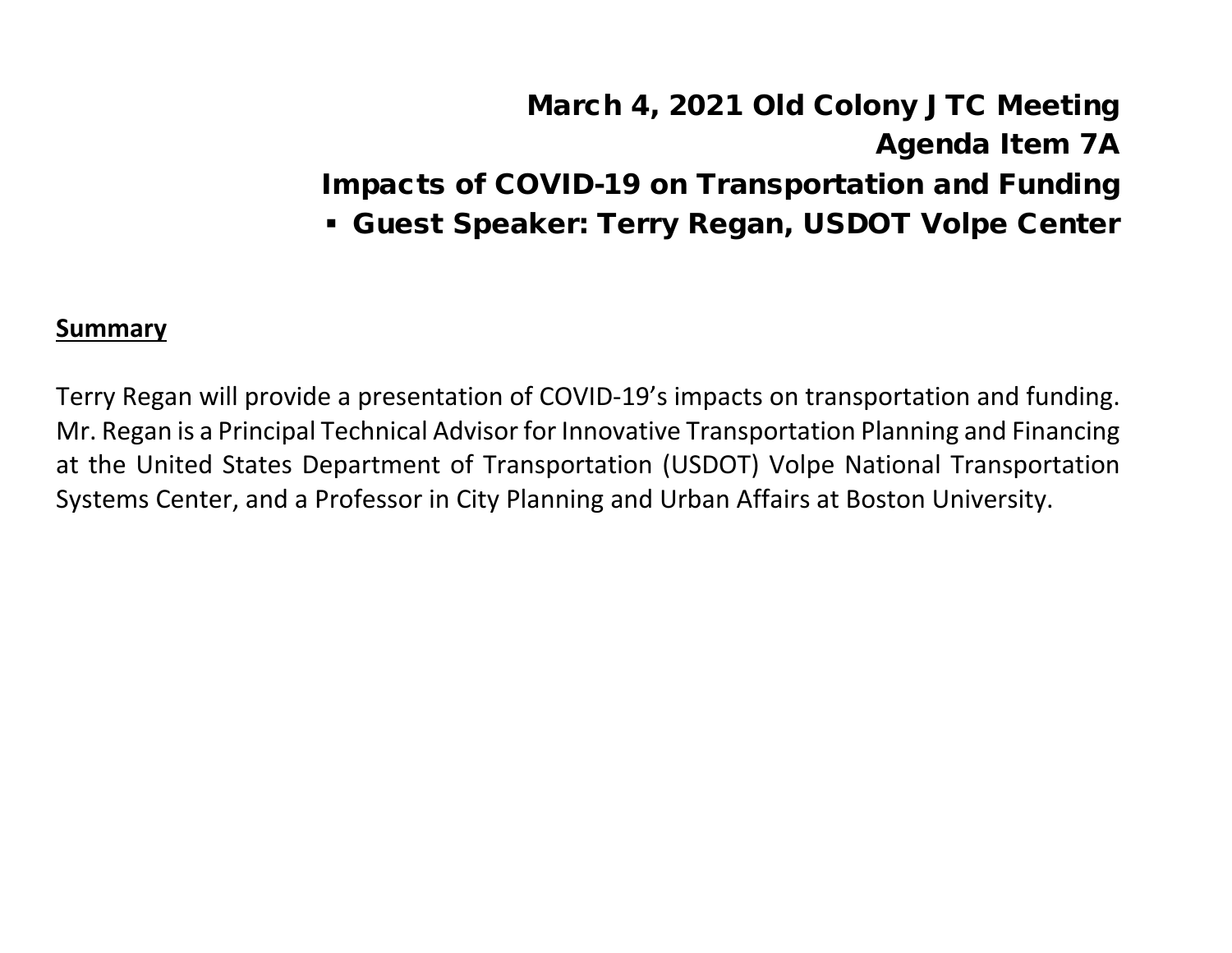# March 4, 2021 Old Colony JTC Meeting Agenda Item 7B Development of the FFY 2022 – 2026 Transportation Improvement Program (TIP) Review of Projects Including Evaluation Criteria and Results of TIP Readiness Days

#### **Summary**

The development of the FFY 2022-2026 Transportation Improvement Program (TIP) is underway. The TIP serves as a prioritized listing of highway, bridge, and transit projects for implementation during the next five (5) federal fiscal years that reflect the needs of the regional transportation system. In addition, the TIP is fiscally constrained based on expected federal funding, and it contains projects that are consistent with the Long Range Transportation Plan (LRTP).

#### **TIP Readiness Days**

Held annually, TIP Readiness Days is a collaborative process of gathering information and discussing currently programmed projects, and candidate projects being considered for programming.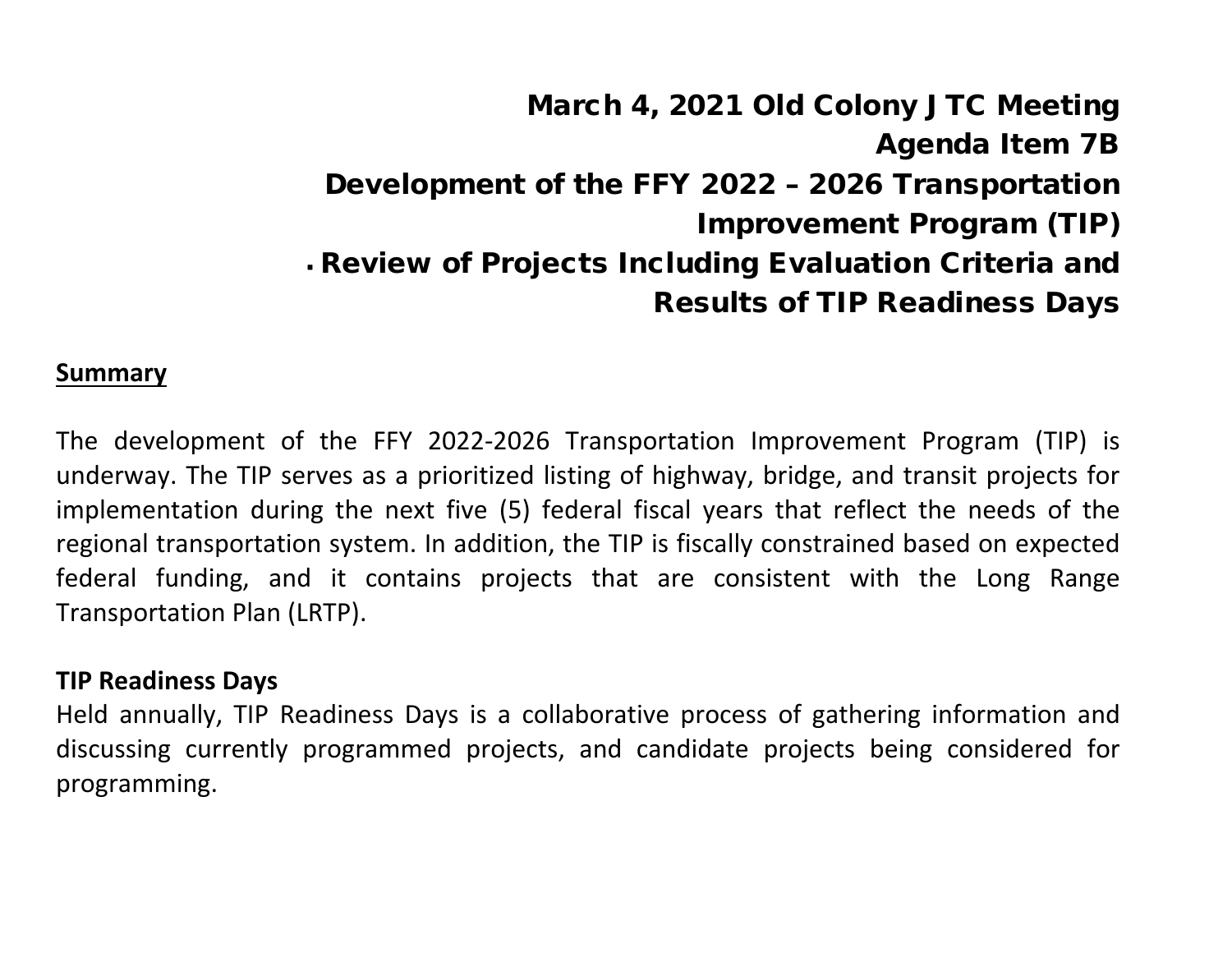During information gathering phase, MPOs provide preliminary review of the FFY 2021–2025 Regional Priority Projects list and advise if the project is intended to be programmed in that FFY. The MPOs also offer additional projects for review and potential programming consideration. Concurrently, MassDOT Districts, Right-of-Way Bureau, Environmental Offices, Program Managers, and Section Directors review the projects and offer comments on project status and readiness.

Following the information gathering phase, MassDOT and the MPO staffs meet to interactively review the status and readiness information for the projects. The result is a recommend year of programming for the projects reviewed.

### **Transportation Evaluation Criteria**

During TIP development, current and proposed projects are evaluated using Transportation Evaluation Criteria (TEC). Projects are evaluated using the Transportation Evaluation Criteria of **Condition, Mobility, Safety and Security, Community Effects and Support, Land Use and Economic Development, and Environmental Effects**. The MPO staff uses the transportation evaluation criteria results, as well as readiness information, available funding, to develop scenarios for Preferred Set of Projects for MPO review, discussion, and consideration.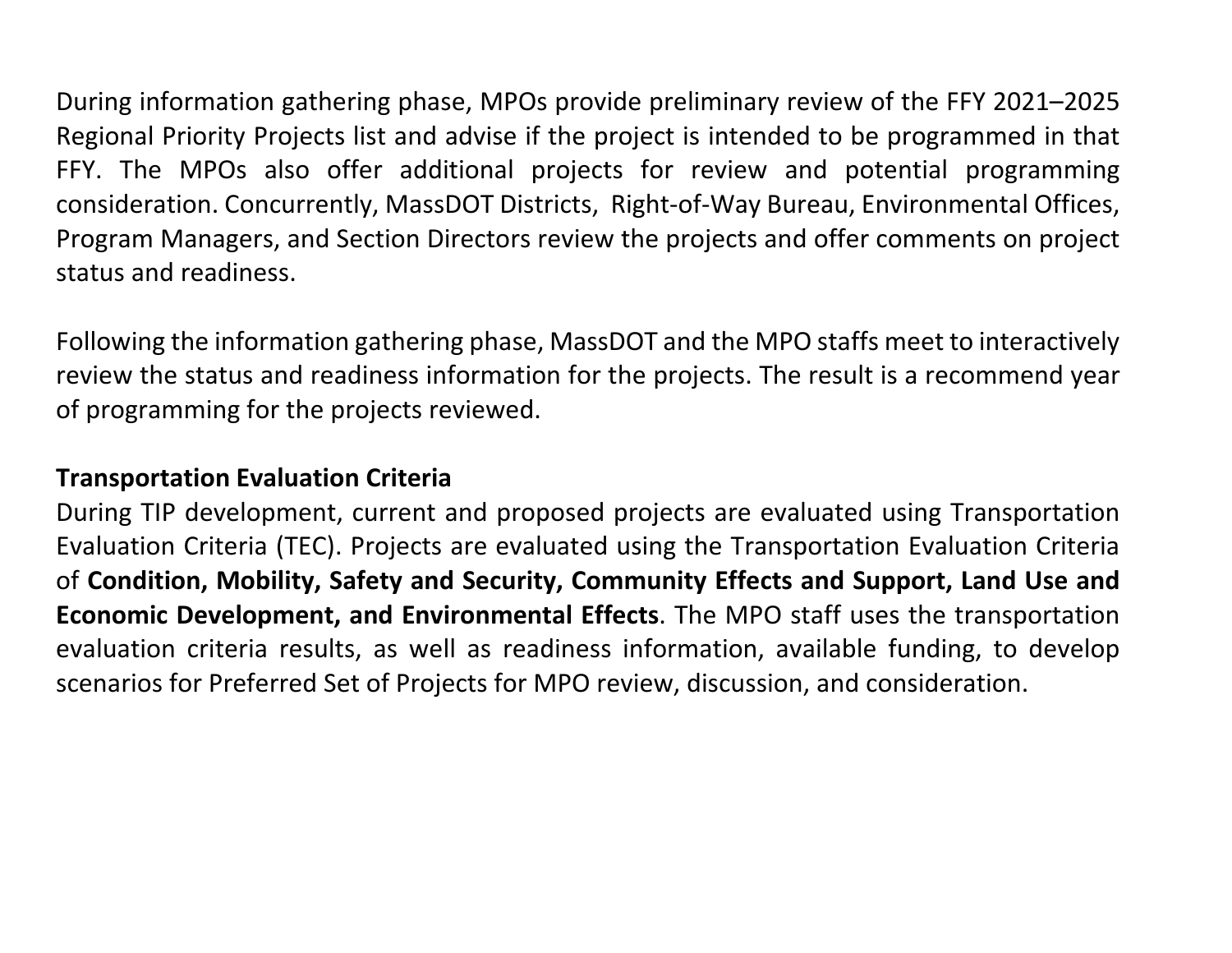# **Universe of Projects**

| <b>ROJECT LOCATION AND DESCRIPTION</b>                                                                                        | <b>PROJECT</b><br>ID | <b>PROGRAM YEAR</b>                                                | <b>TEC SCORE</b>                |
|-------------------------------------------------------------------------------------------------------------------------------|----------------------|--------------------------------------------------------------------|---------------------------------|
| <b>AVON - INTERSECTION IMPROVEMENTS AT</b><br><b>HARRISON BOULEVARD AND POND STREET</b>                                       | 608086               | 2021 - Advertised                                                  | 45.56                           |
| <b>EASTON - ROUTE 123 (DEPOT STREET)</b><br>RECONSTRUCTION FROM NEWELL CIRCLE TO<br><b>ROUTE 138</b>                          | 607217               | 2021 - Advertised                                                  | 38.89                           |
| STOUGHTON - IMPROVEMENTS AT RICHARD<br><b>WILKINS ELEMENTARY SCHOOL (SRTS)</b>                                                | 608829               | 2021 - On schedule<br>to be advertised                             | 44.17                           |
| <b>PEMBROKE - REHABILITATION OF ROUTE 36</b><br>(CENTER STREET) FROM ROUTE 27 TO ROUTE 14                                     | 600380               | 2022                                                               | 34.11                           |
| <b>AVON - STOUGHTON- PAVEMENT</b><br>PRESERVATION AND RELATED WORK ON ROUTE<br>24                                             | 608496               | 2022 (2021)                                                        | <b>NOT</b><br><b>APPLICABLE</b> |
| <b>BROCKTON - INTERSECTION IMPROVEMENTS</b><br>AND RELATED WORK AT CENTRE STREET (ROUTE<br>123), CARY STREET AND LYMAN STREET | 609410               | 2022 (2023) To be<br>combined with<br>609520                       | 48.89                           |
| <b>BROCKTON - ABINGTON - PEDESTRIAN AND</b><br><b>BICYCLE IMPROVEMENTS ON ROUTE 123</b>                                       | 609520               | <b>NOT</b><br><b>PROGRAMMED - To</b><br>be combined with<br>609410 | 44.72                           |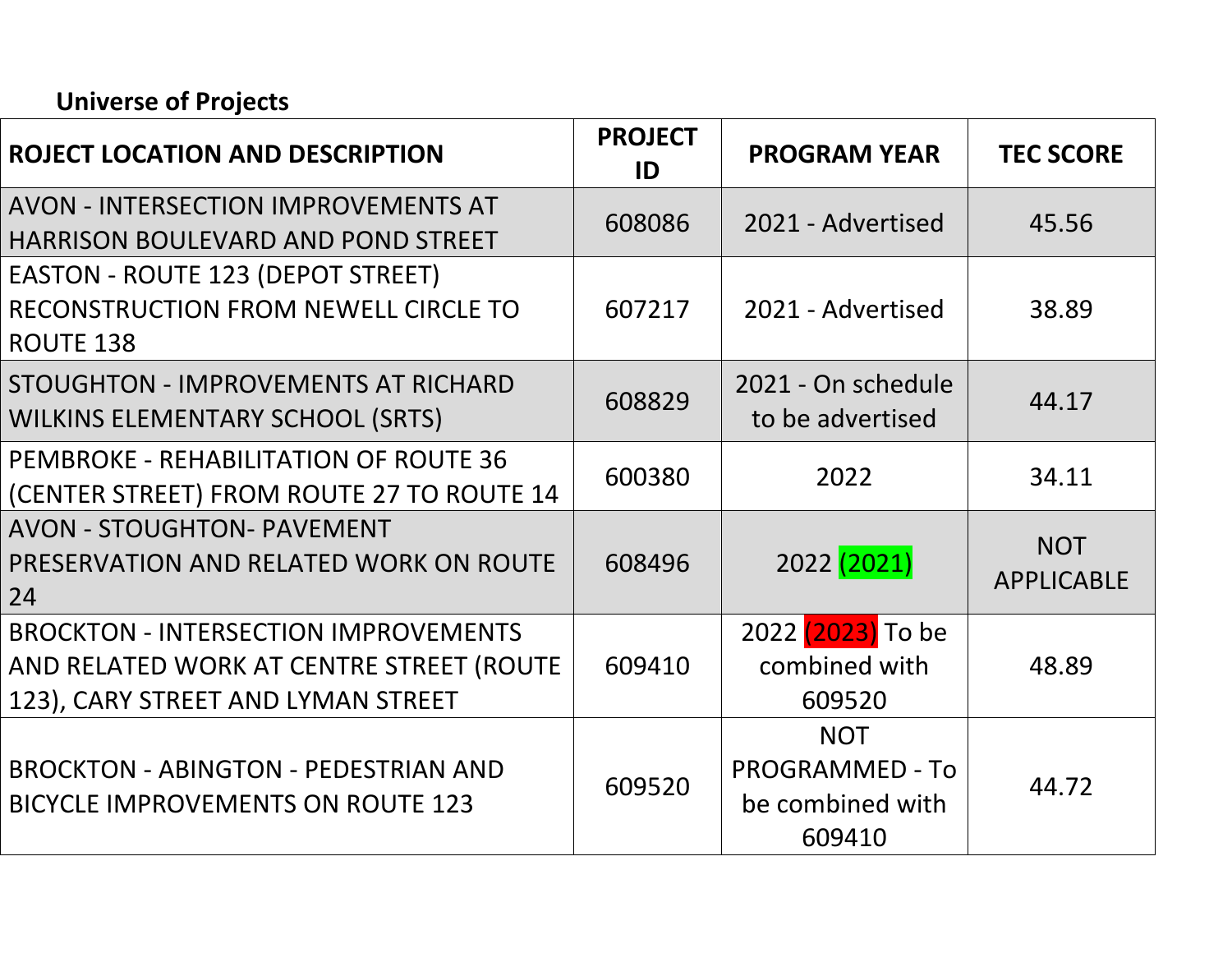| STOUGHTON - INTERSECTION IMPROVEMENTS<br>AND RELATED WORK AT CENTRAL STREET,<br><b>CANTON STREET AND TOSCA DRIVE</b>                                                       | 608279 | 2023                                                 | 43.22                           |
|----------------------------------------------------------------------------------------------------------------------------------------------------------------------------|--------|------------------------------------------------------|---------------------------------|
| STOUGHTON - CORRIDOR IMPROVEMENTS ON<br><b>ROUTE 138</b>                                                                                                                   | 607403 | 2023 & 2024<br><b>ADVANCE</b><br><b>CONSTRUCTION</b> | 51.78                           |
| <b>BROCKTON - ROUTE 123 (CENTRE STREET) AT</b><br>PLYMOUTH STREET SIGNALIZATION AND<br><b>GEOMETRIC IMPROVEMENTS</b>                                                       | 609052 | 2023 (2024)                                          | 44.06                           |
| PLYMPTON - BRIDGE REPLACEMENT,<br>WINNETUXET ROAD OVER WINNETUXET RIVER                                                                                                    | 609435 | 2024                                                 | <b>NOT</b><br><b>APPLICABLE</b> |
| <b>ABINGTON - INTERSECTION IMPROVEMENTS AT</b><br>HANCOCK STREET AND CHESTNUT STREET                                                                                       | 609440 | 2025                                                 | 41.06                           |
| <b>BROCKTON - INTERSECTION IMPROVEMENTS AT</b><br>LYMAN STREET/GROVE STREET/SUMMER<br>STREET & REPLACEMENT OF GROVE STREET<br>BRIDGE, B-25-005, OVER SALISBURY PLAIN RIVER | 607818 | 2025                                                 | 50.39                           |
| DUXBURY - SIGNAL INSTALLATION @ ROUTE 3<br>(NB & SB) RAMPS & ROUTE 3A                                                                                                      | 606002 | 2025 (Need Design<br><b>Status from Town)</b>        | 38.22                           |
| <b>EASTON - CORRIDOR IMPROVEMENTS ON</b><br>ROUTE 138 INCLUDING INTERSECTION<br><b>IMPROVEMENTS AT ROUTE 138 AND ELM ST</b>                                                | 608195 | Potential 2025 or<br>2026                            | 42.89                           |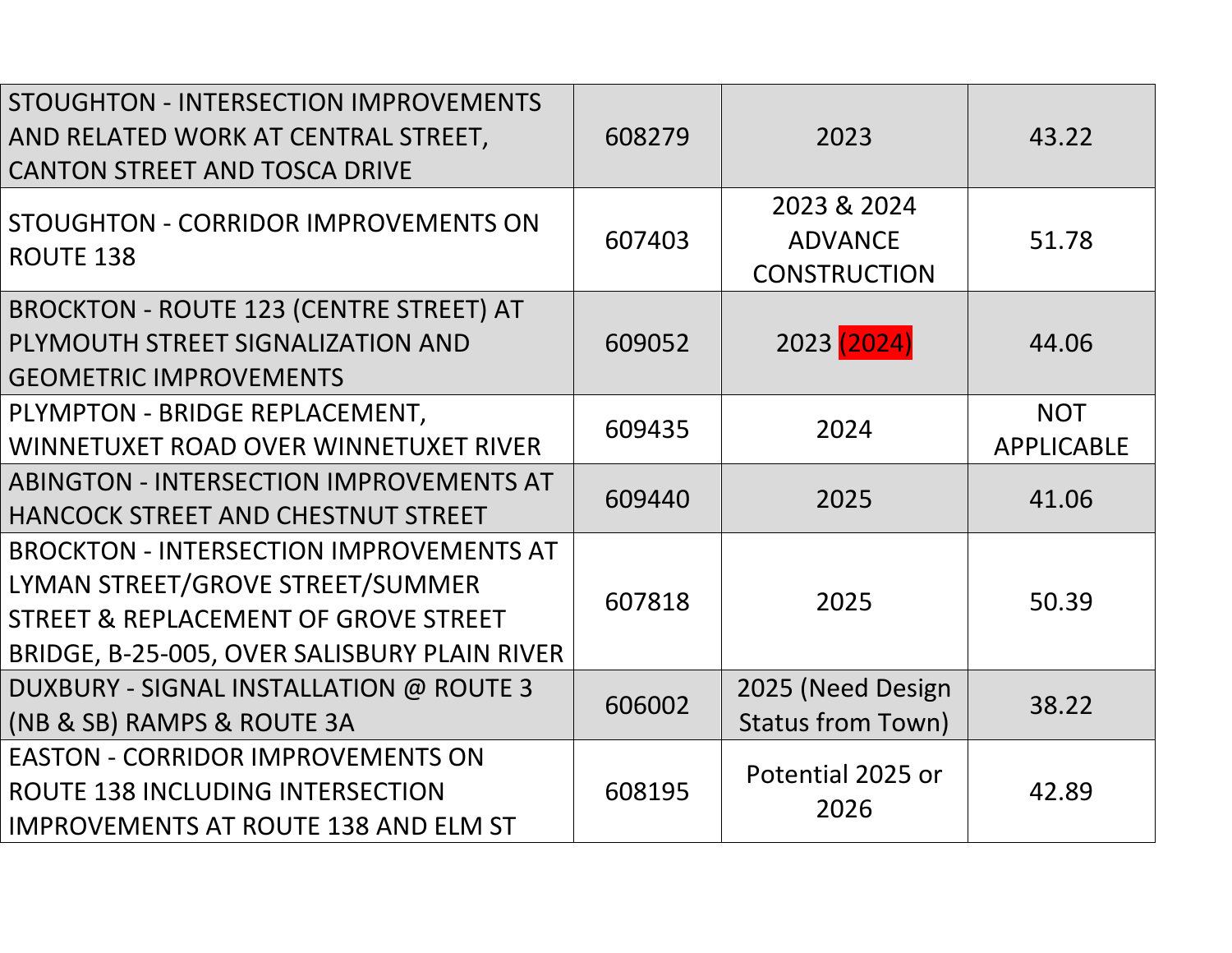| <b>HANSON - CORRIDOR IMPROVEMENTS ON</b><br>ROUTE 14 (MAQUAN STREET), FROM THE<br>PEMBROKE T.L. TO INDIAN HEAD STREET AND<br><b>RELATED WORK</b> | 608506 | Potential 2025 or<br>2026       | 38.22      |
|--------------------------------------------------------------------------------------------------------------------------------------------------|--------|---------------------------------|------------|
| <b>AVON - INTERSECTION IMPROVEMENTS AT</b><br>ROUTE 28, SPRING STREET AND HARRISON<br><b>BOULEVARD</b>                                           | 611979 | <b>NOT</b><br><b>PROGRAMMED</b> | <b>TBD</b> |
| BROCKTON - INTERSECTION IMPROVEMENTS @<br>CRESCENT STREET (ROUTE 27)/ QUINCY STREET/<br><b>MASSASOIT BOULEVARD</b>                               | 606143 | <b>NOT</b><br><b>PROGRAMMED</b> | 45.83      |
| <b>EAST BRIDGEWATER - INTERSECTION</b><br><b>IMPROVEMENTS AT BEDFORD STREET (ROUTE</b><br>18), WEST STREET (ROUTE 106) AND EAST<br><b>STREET</b> | 611968 | <b>NOT</b><br><b>PROGRAMMED</b> | <b>TBD</b> |
| <b>EAST BRIDGEWATER - INTERSECTION</b><br><b>IMPROVEMENTS AT HIGHLAND STREET AND</b><br><b>NORTH BEDFORD STREET (ROUTE 18)</b>                   | 611976 | <b>NOT</b><br><b>PROGRAMMED</b> | <b>TBD</b> |
| <b>EASTON - RESURFACING AND RELATED WORK</b><br>ON ROUTE 138                                                                                     | 608585 | <b>NOT</b><br><b>PROGRAMMED</b> | 38.72      |
| <b>HANOVER - RESURFACING &amp; RELATED WORK</b><br>ROUTE 53                                                                                      | 607715 | <b>NOT</b><br><b>PROGRAMMED</b> | 38.22      |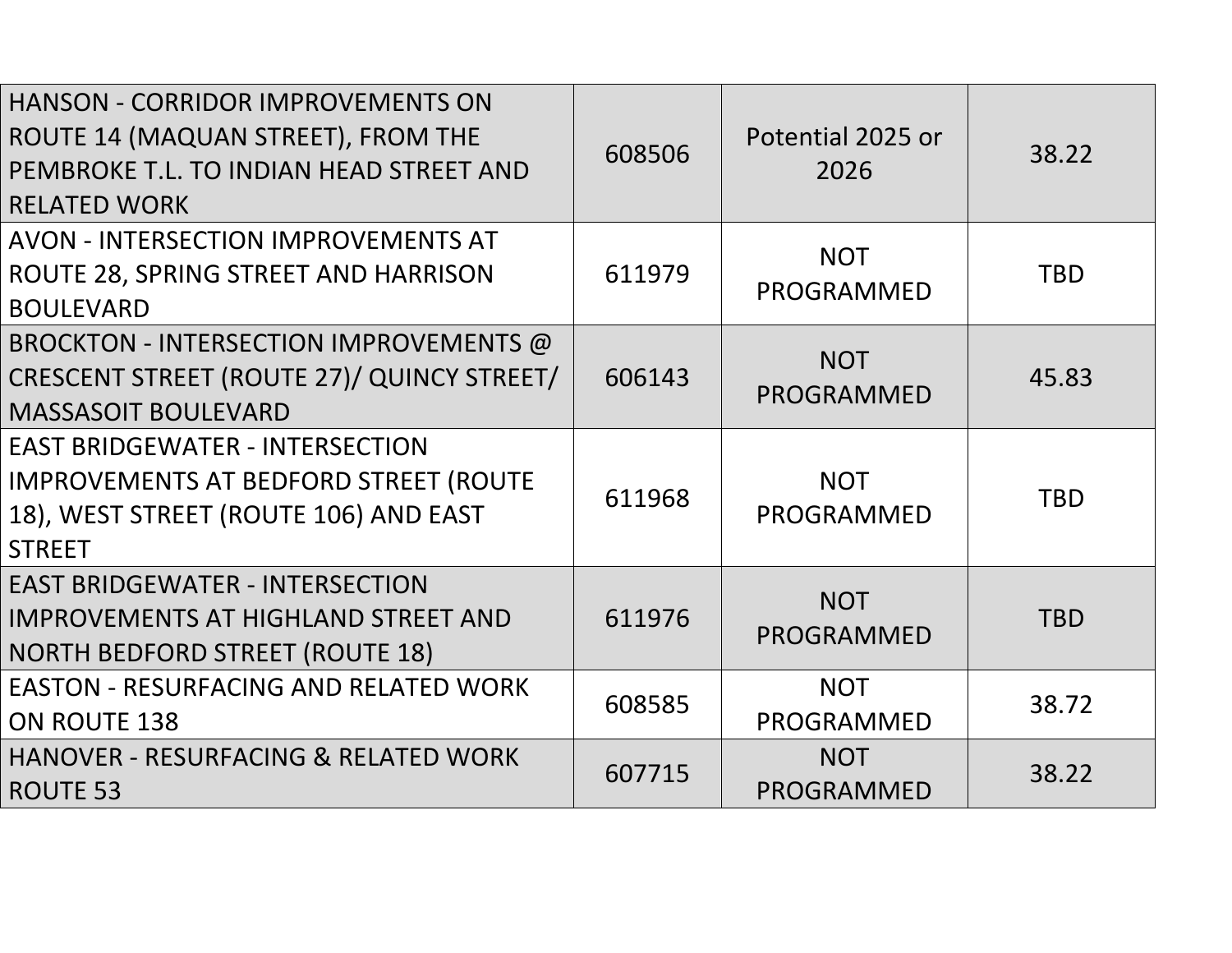| PEMBROKE - INTERSECTION IMPROVEMENTS AT<br><b>WASHINGTON STREET AND SCHOOSETT STREET</b>                 | 611978 | <b>NOT</b><br>PROGRAMMED | <b>TBD</b> |
|----------------------------------------------------------------------------------------------------------|--------|--------------------------|------------|
| STOUGHTON - RECONSTRUCTION OF TURNPIKE<br><b>STREET</b>                                                  | 607214 | <b>NOT</b><br>PROGRAMMED | 38.89      |
| STOUGHTON - INTERSECTION IMPROVEMENTS<br>AT CANTON STREET (ROUTE 27), SCHOOL<br>STREET AND SUMMER STREET | 611981 | <b>NOT</b><br>PROGRAMMED | <b>TBD</b> |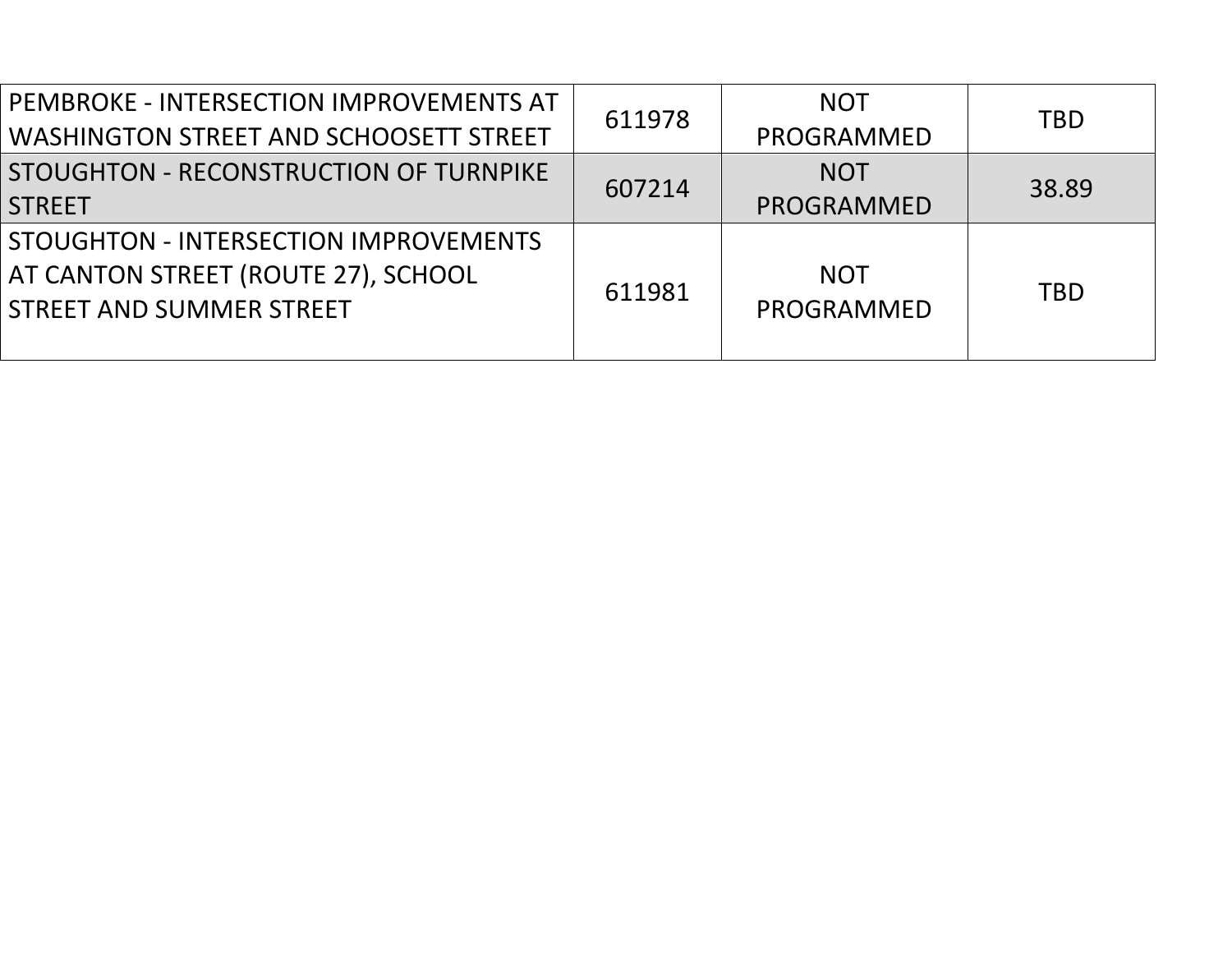# March 4, 2021 Old Colony JTC Meeting Agenda Item 8A Community Local Technical Assistance Studies

#### **Summary**

Through Task 3200 (Local Highway Technical Assistance) of the Old Colony Metropolitan Planning Organization (MPO) FFY 2021 Unified Planning Work Program, Old Colony Planning Council provides local traffic planning and technical analysis services to its member communities.

Old Colony Planning Council has completed technical analysis for speed zoning on Clark Road and Beaver Dam Road in Plymouth. Findings from this analysis including guidance on proper speed zoning has been distributed to the Town. Old Colony Planning Council will re-collect data in Summer 2021 to evaluate peak seasonal conditions.

Old Colony Planning Council has received a request from the Town of Plympton to provide technical analysis and guidance for establishing safety zone speed limits in Town in accordance to Massachusetts General Laws Chapter 90 Section 18B. Staff continue to work with the Town, and data collection will be scheduled for this Spring.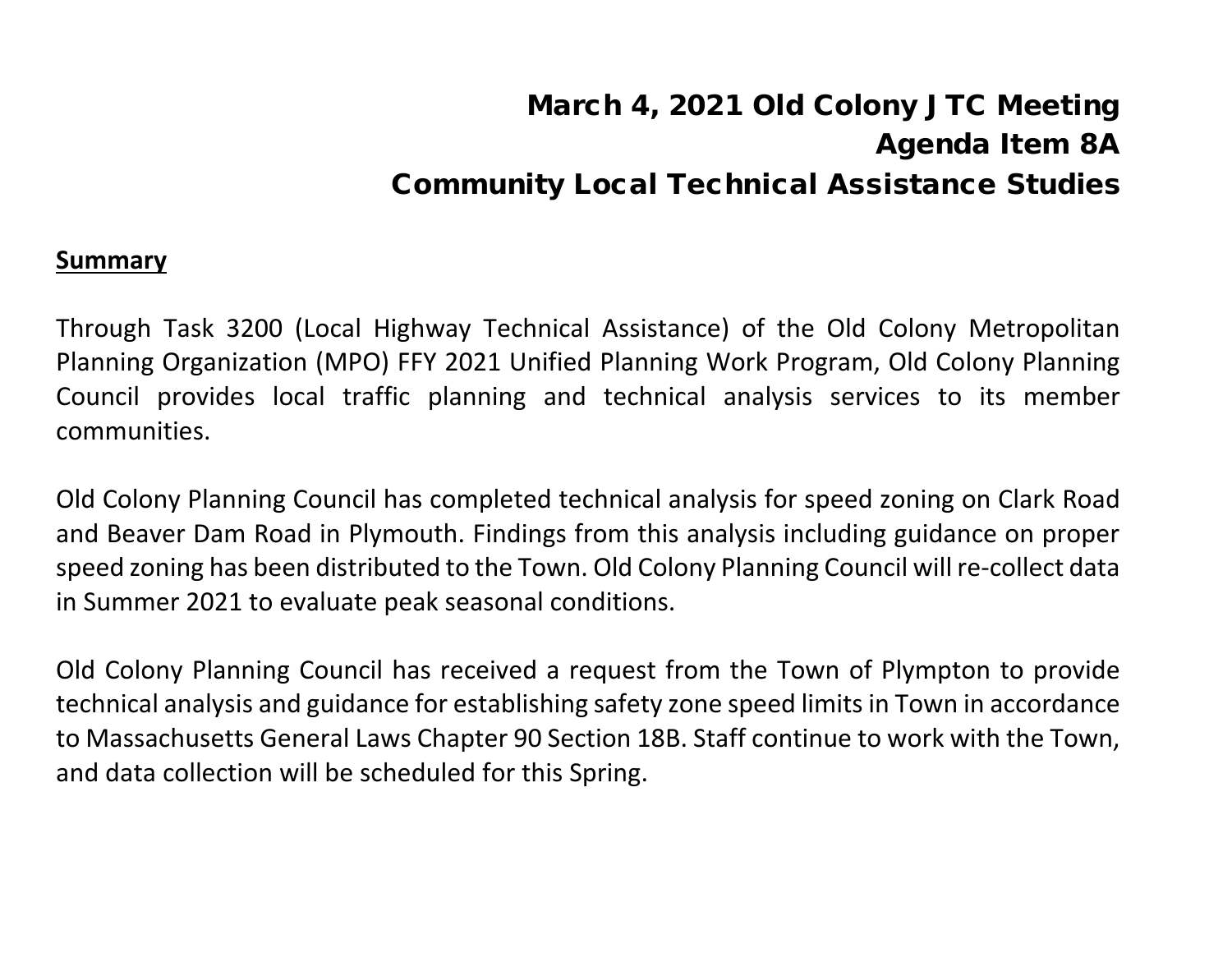The City of Brockton has requested Road safety Audits for the following intersections:

- Main Street at Forest Avenue
- Pearl Street at Torrey Street

These road safety audits will be scheduled in the late Spring or early Summer of 2021.

## Project Status Updates

### Avon

 Traffic Study for East Main Street (Route 28) at East and West Spring Street *Data analysis in progress.* 

## Brockton

- Road Safety Audit for Main Street at Forest Avenue *To be scheduled late Spring or early Summer 2021*
- Road Safety Audit for Pearl Street at Torrey Street *To be scheduled late Spring or early Summer 2021*

## **Duxbury**

 Follow-Up Traffic Study: Travel Speeds on Various Roadways *Data collection planned for Spring 2021*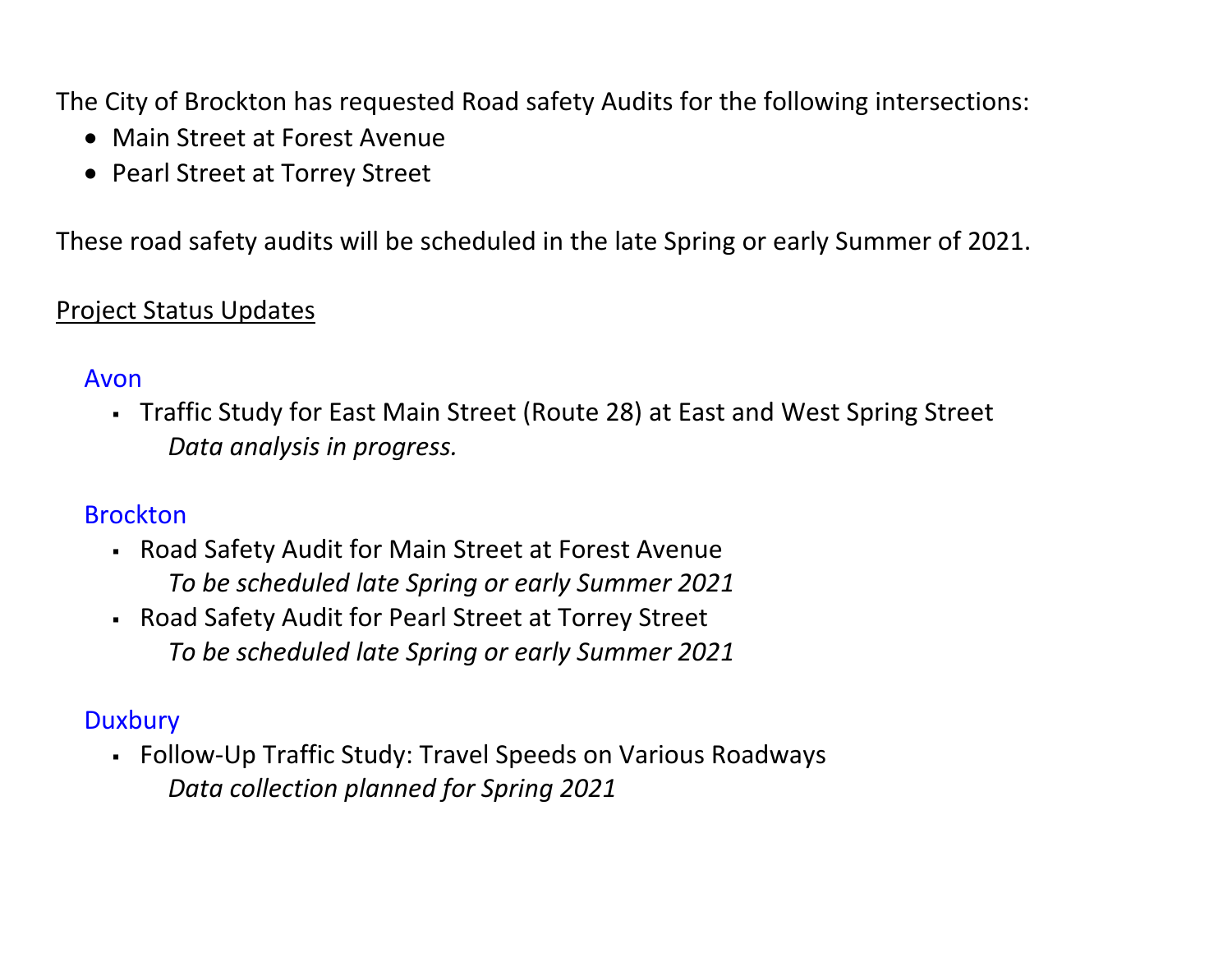## Plymouth

 Clark Road / Beaver Dam Road Traffic Speed Analysis *Additional Data collection planned for Summer 2021.* 

# Plympton

 Technical Analysis and Guidance for Establishing Safety Zones *Ongoing Analysis*

# **Stoughton**

 Turnpike Street Traffic Speed Study *Data collection planned for Spring 2021.* 

For information about local technical assistance studies prepared by OCPC, please direct inquiries to Bill McNulty [\(wmcnulty@ocpcrpa.org\)](mailto:wmcnulty@ocpcrpa.org) at 508.583.1833 extension 207.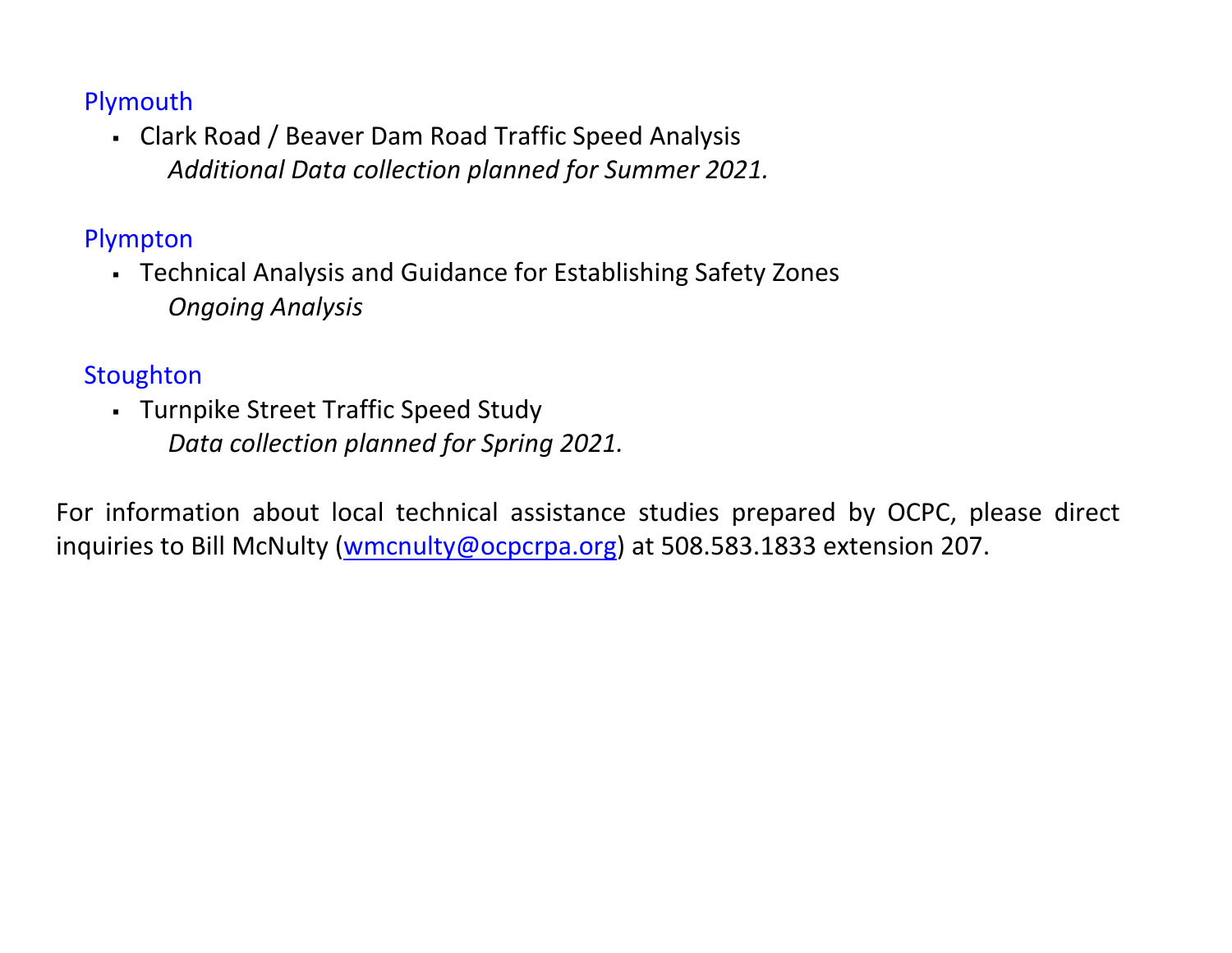# March 4, 2021 Old Colony JTC Meeting Agenda Item 8B Staff Reviews on ENFs, EIRs, and NPCs

### **Summary**

The reviews on Environmental Notification Forms (ENFs), Environmental Impact Reports (EIRs), and Notices of Project Change (NPCs) staff report includes projects that are subject to Massachusetts Environmental Policy Act (MEPA) review under M.G.L. c. 30, sections 61-62H. The staff report provides information about proposed projects, proponent and MEPA points of contact, and comment period deadlines in order to provide the public with an opportunity to review and comment on any and all proposed projects. Information on the MEPA review process; project filing procedures; the staff directory; and information on current and past projects can be accessed at [http://www.mass.gov/eea/agencies/mepa/.](about:blank)

### **Submitting Comments to MEPA**

The Secretary of Energy and Environmental Affairs (EEA) accepts written comments on projects currently under MEPA review. Comments may be submitted electronically, by mail, via fax, or by hand delivery. Comments submitted to MEPA are public records and should be sent to the following address: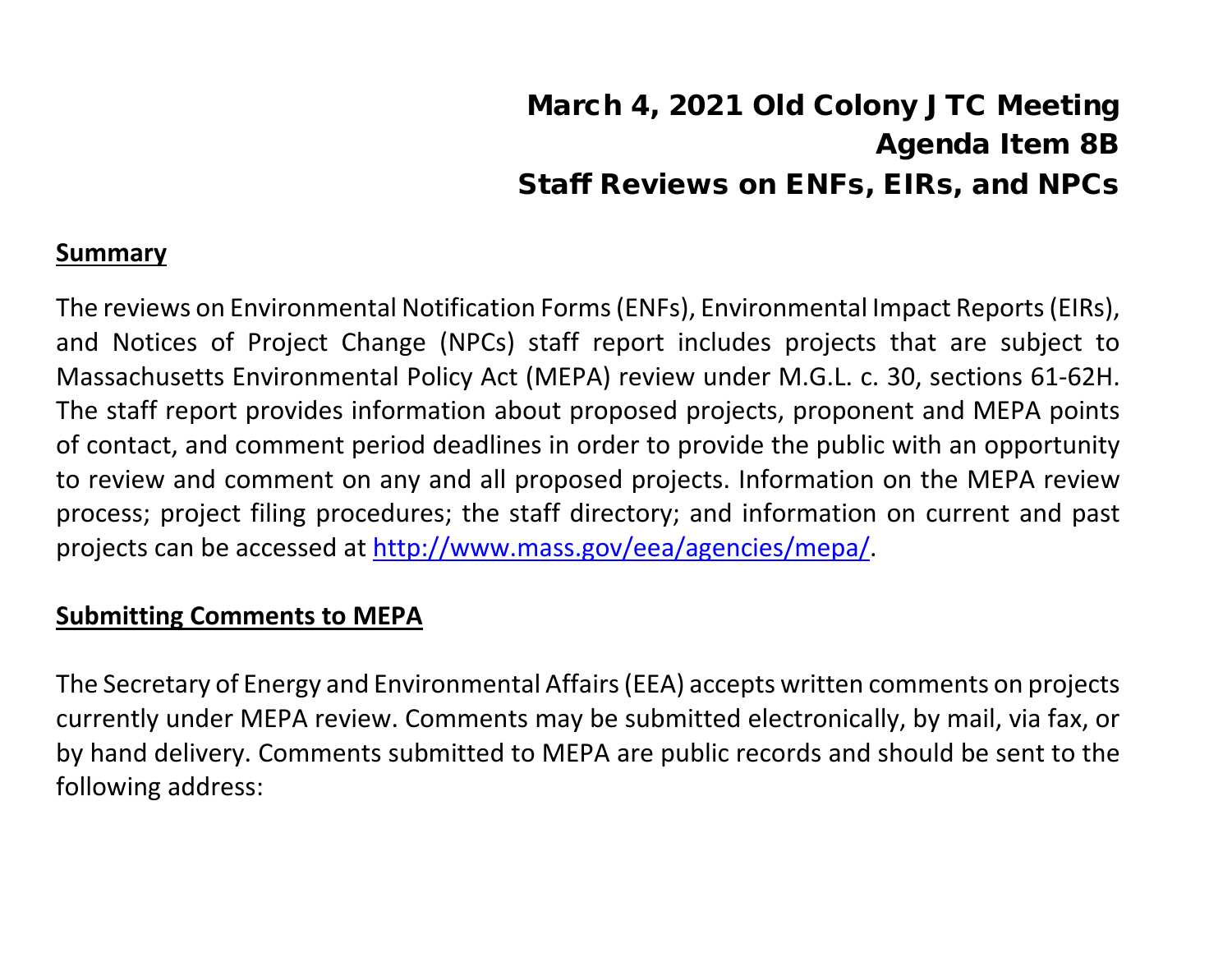Secretary Kathleen Theoharides EEA, Attn: MEPA Office [Analyst Name], EEA No. 100 Cambridge Street, Suite 900 Boston, MA 02114

# **ENF**

### **EEA #16325 – Red Mill Road Water Treatment Plant (Easton)**

The site selected for the proposed water treatment plan (WTP) is an undeveloped, wooded area located at 12 Red Mill Road, Easton, MA. The project consists of the construction of a WTP, including utility work near Well Station 3 and a new generator at Well Station 5; a residual management lagoon system; and minor modifications to interior piping at Well Stations 3,5, and 7.

#### **EEA #16324 – MBTA Service Level Reduction (Statewide)**

Challenged by unprecedentedly low ridership due to the COVID-19 pandemic, the MBTA is facing a historic moment. Despite this significant drop in ridership, the MBTA has continued to run service at pre-pandemic levels, even though it does not match current demand. In order to protect essential service for those who depend upon it, the MBTA needs to reduce service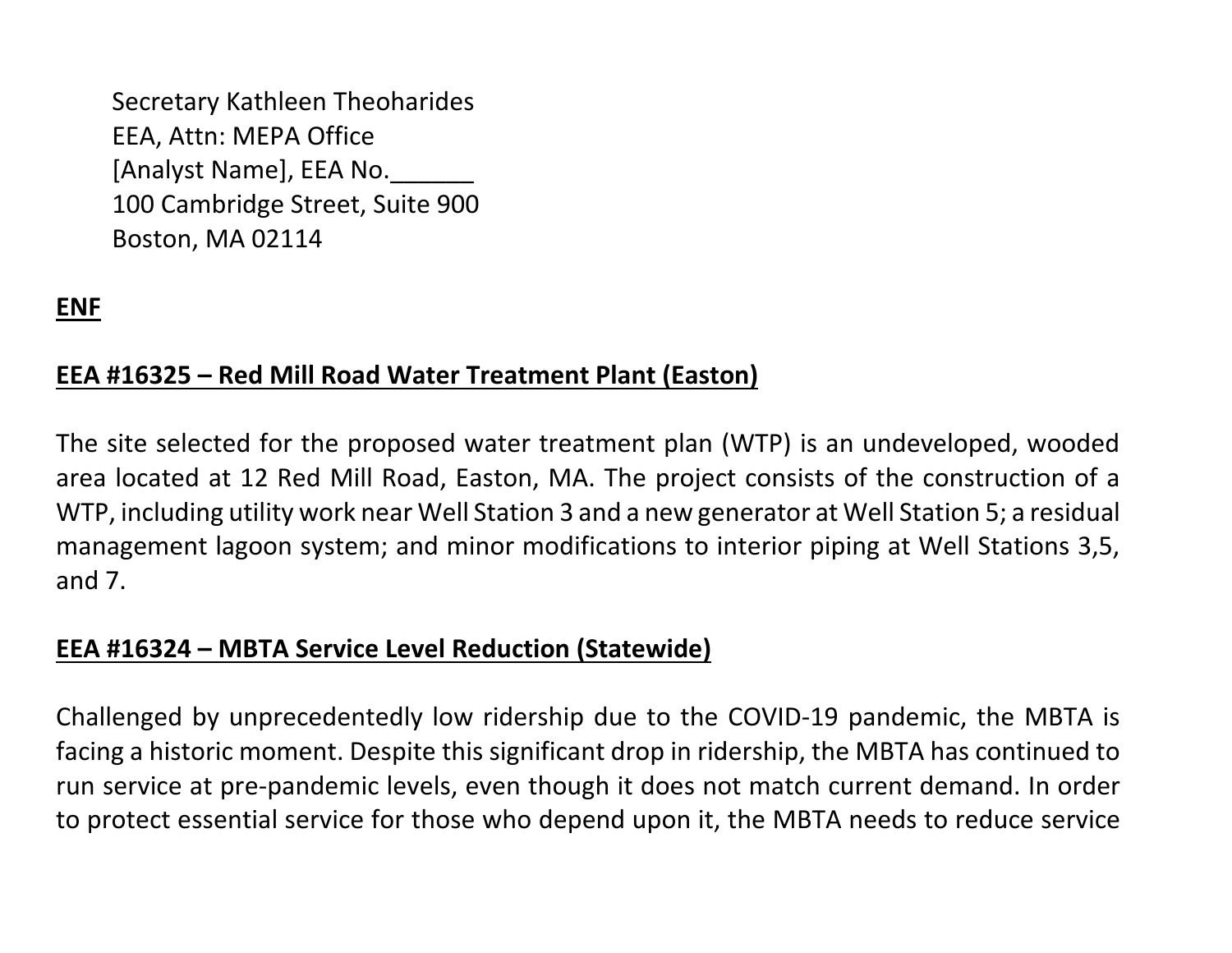where there are fewer riders. The goal of these changes is to preserve access to these transitcritical customers. The MBTA's plan to readjust service levels to current COVID era ridership is an overall program that the MBTA refers to as Forging Ahead.

# **EEA #16328 – Downtown/Trout Brook Redevelopment Plan (Brockton)**

The boundary of the redevelopment area includes the CSX property, which is a former railyard for freight rail, and surrounding properties. The area is bisected by Trout Brook. This redevelopment area is directly adjacent to Downtown Brockton and is generally located between the MBTA Commuter Rail Tracks on the west and Parker Street on the east.

Potential Build-out from this plan:

- Residential Apartments: 250-300 units (Monthly Rent: \$1,350-\$1,900/month)
- Single-Family Detached Houses: 31 lots
- Commercial Flex: ~185,000 SF
- Retail/Office Ground Floor: ~14,000 SF
- Public Safety Building or Commercial Flex: ~63,000 SF

## **EEA #16332 – Old Pine Drive Well Development (Hanson)**

The Town of Hanson proposes to construct a new water supply source for its residents and businesses. The Town's existing four wells have a MassDEP-approved yield of 1.364 million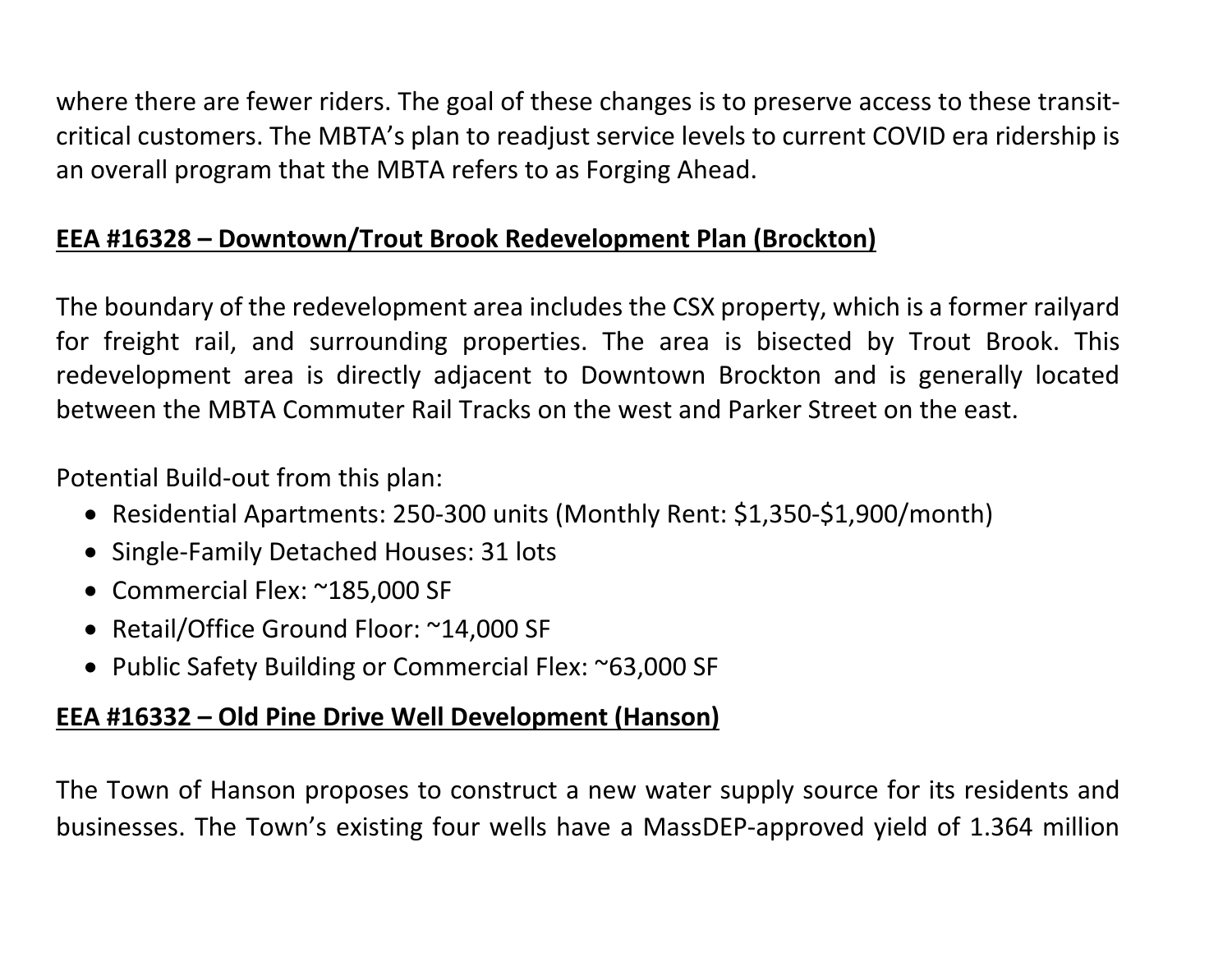gallons per day, but normally cannot produce that much, especially in drier seasons. During times when additional water supply is needed, the Town purchases water from the City of Brockton's water system. Construction of a new in-town water supply source will allow Hanson to be independent of Brockton for its water demands, will provide consistent water quality to the Hanson customers, and will allow Hanson to better balance its withdrawals with respect to the town basins in which Hanson lies.